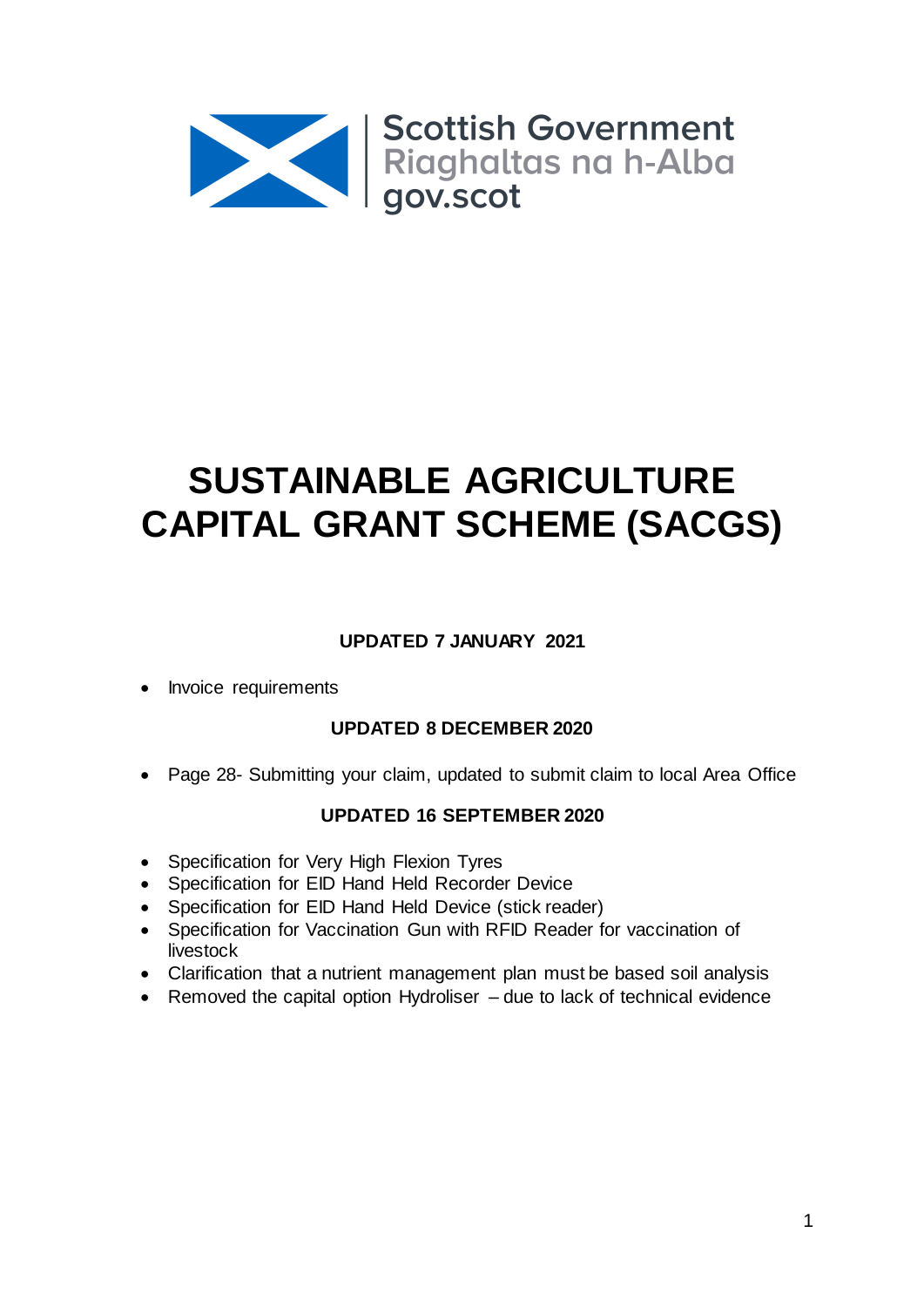## **Introduction**

The Sustainable Agriculture Capital Grant Scheme (SACGS) is a pilot capital grant that offers funding for farmers and crofters to purchase specific items of agricultural equipment to support them in the delivery of direct Greenhouse Gas (GHG) reductions on Scottish farms and crofts.

This in turn will help Scotland to deliver on its highly ambitious statutory climate change targets as well in the majority of cases delivering improvement in air and water quality or animal welfare.

The main objectives/expected outcomes of the scheme is to support Scottish Agricultures contribution to Scotland's statutory emissions reductions targets through:

- protecting and improving the natural environment;
- reduce greenhouse gas emissions from farming operations;
- support sustainable farming;
- support sustainable land use

Aid will be awarded through Article 14 (Aid for investments in tangible assets or intangible assets on agricultural holdings linked to primary agricultural production) of the [Agricultural Block Exemption Regulation \(EU\) No 702/2014](https://eur-lex.europa.eu/legal-content/EN/TXT/PDF/?uri=CELEX:32014R0702&from=en:) of 25 June 2014 and adheres to the conditions stipulated in the regulation, specifically Article 4 Notification (Thresholds) and Article 8 (Cumulation). Aid awarded under this scheme will not be cumulated with aid awarded under another scheme (article 8).

Under this scheme the capital items supported achieve the agri-environmentalclimate objectives (Art.14 3 (d)). Therefore grant awards will be based on 50% of the standard cost. Applicants in the Highlands and Islands (HIE area) will receive a higher grant rate of 60% (in acknowledgement of the higher cost involved with transporting goods to these areas).

Any money received does not count towards Businesses State Aid ceiling.

#### **When can you apply?**

This is a pilot grant scheme. The scheme opens for applications on Monday  $7<sup>th</sup>$  of September 2020 and closes to applications midnight Sunday 11<sup>th</sup> of October 2020.

#### **Who can apply?**

Scottish Farmers and crofters (including livestock, dairy, arable and horticultural sectors) with a Business Reference Number (BRN) can apply for this grant.

Agent's mandated to maintain and submit Single Application Forms on behalf of a farmer or crofter, can submit an application on behalf of their clients.

The following are not eligible to receive the grants: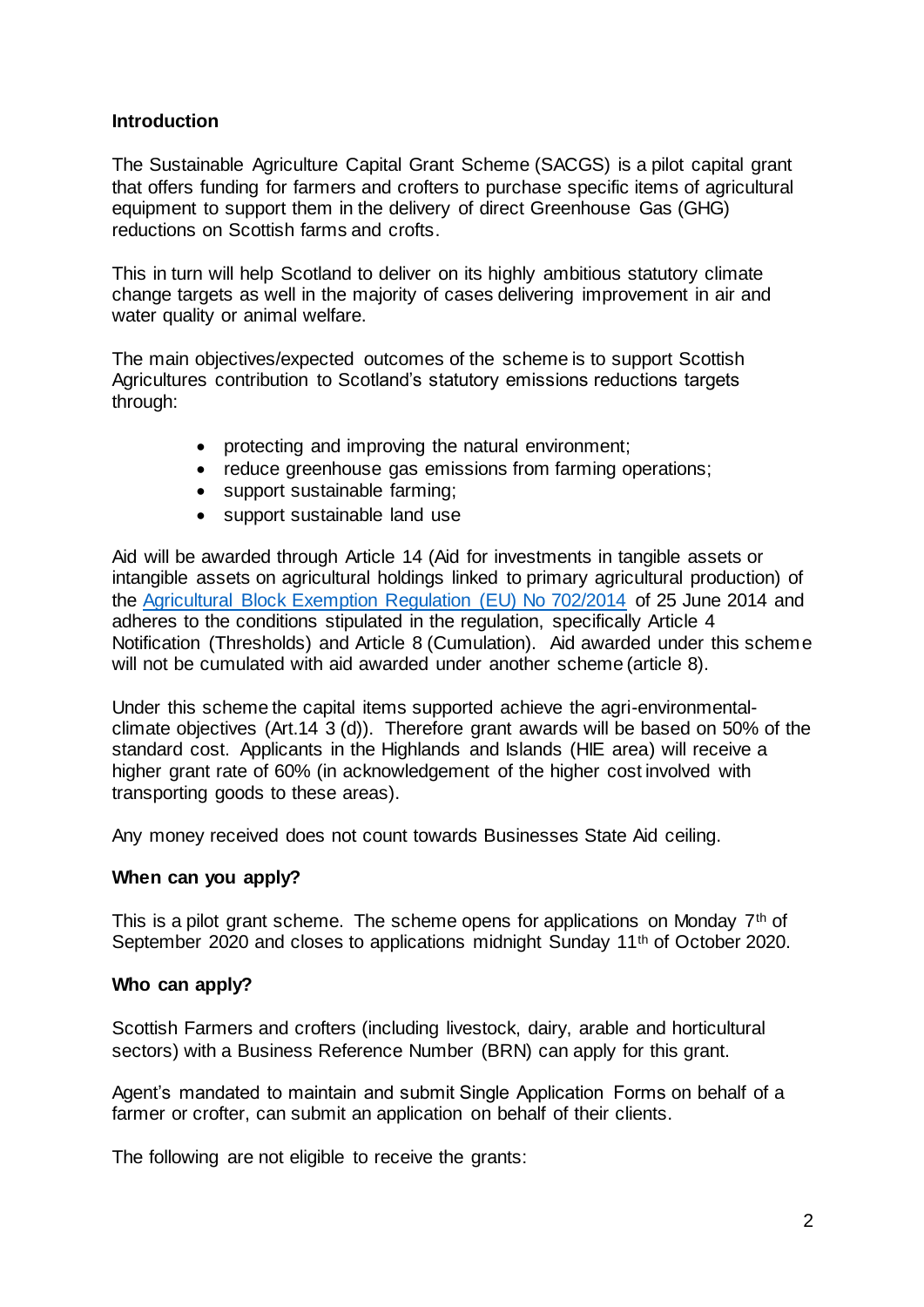- solely contracting businesses
- non departmental public bodies
- Local Authorities
- Crown bodies

However, businesses whose main activity is farming but who also carry out some contracting work can apply.

You must not apply for a grant on the same items that you have already received funding for under any other grant schemes.

## **What are the grants for?**

You can apply for funding towards specific items of equipment listed at [Annex B.](#page-13-0)

The equipment selected for inclusion in the Sustainable Agriculture Capital Grant Scheme have been chosen for their effectiveness in reducing Greenhouse gas (GHG) emissions as well as supporting sustainable farming, by improving land and livestock management.

Only equipment listed at [Annex B](#page-13-0) is eligible for support through this grant scheme.

Mobile handling facilities and equipment are not eligible.

Equipment funded through this scheme is only for use on the beneficiaries' own farm or croft and cannot be used for contracting purposes.

## **How much money can you apply for?**

Grant awards will be based on 50% of the standard cost listed in [Annex B.](#page-13-0) Applicants in the Highlands and Islands (HIE area) will receive a higher grant rate of 60% (in acknowledgement of the higher cost involved with transporting goods to these areas).

The maximum amount of aid a single farm business can receive is £20,000. This means one application per Business Reference Number (BRN).

The standard cost for each item in [Annex B](#page-13-0) is the maximum fixed price that we will base your grant payment on.

At the point of claiming payment we will require proof of purchase and payment to be submitted to verify the amount paid for a specific item. If the invoiced amount is less than the standard cost we will base the grant on the lesser amount. We will not increase the award if the invoiced amount is greater than the standard cost.

For example, if the standard cost is £7,500, and the actual amount you pay is £7,000, you will receive 50% of £7,000 (or 60% if your BRN is located in the Highlands and Islands).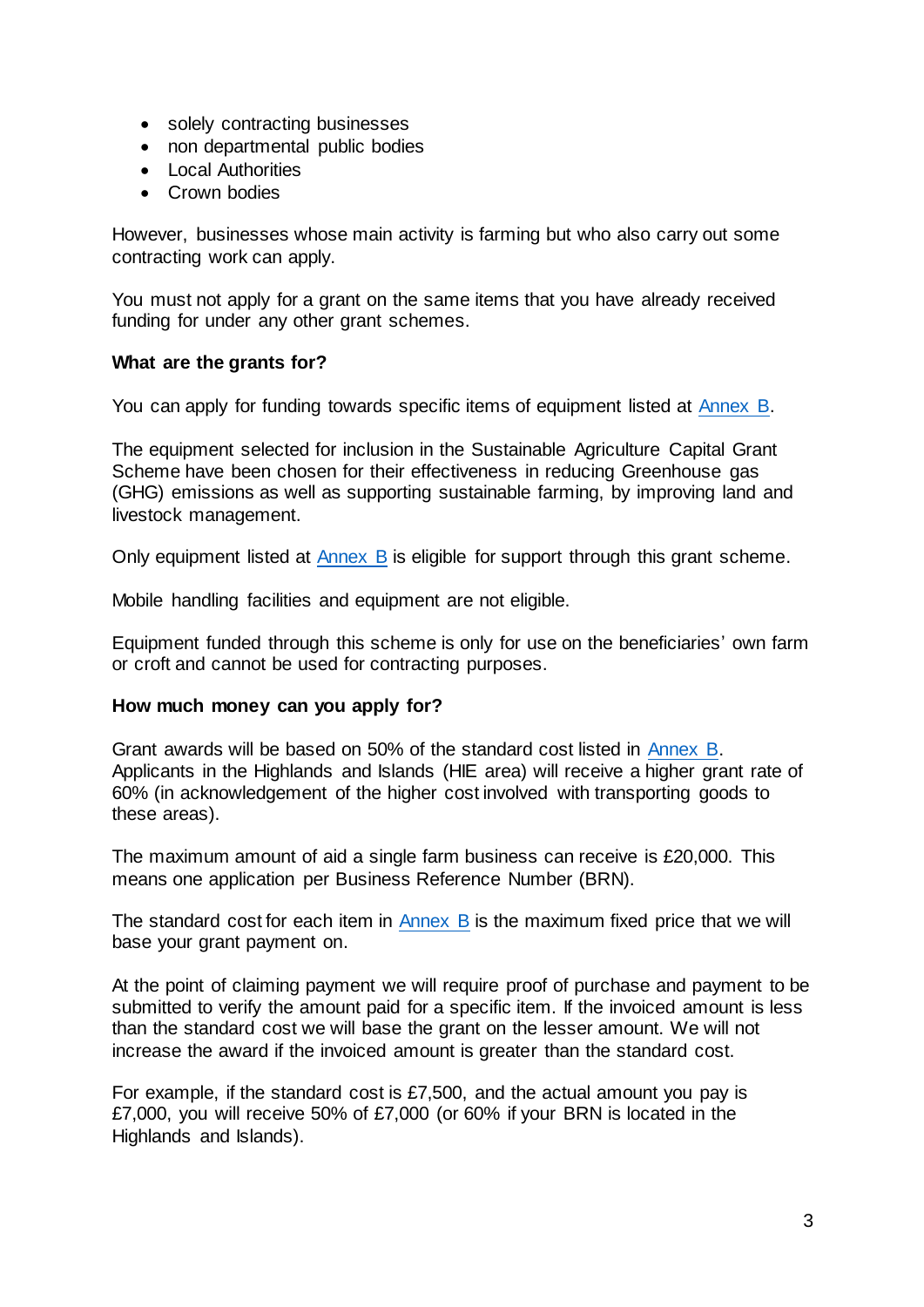You must buy all the items applied for and submit your claim for payment by 31 March 2021 and the items you purchase must meet the minimum specifications shown in [Annex B.](#page-13-0)

Second-hand items are not eligible for this scheme.

Items which can be purchased as part of a factory fit on a new piece of machinery are not eligible e.g. GPS equipment. These items are only available as retro fit items purchased in their own right.

There is no need for you to provide quotes for any item with your application but you will need to provide an invoice and proof of payment with your claim.

The standard cost is net of VAT. There is no option to claim inclusive of VAT if you are not eligible to reclaim it.

You can buy an item that exceeds the specification described in [Annex B,](#page-13-0) but you will only receive a grant based on the standard cost specification.

If the piece of equipment meets the specification of more than one item, you can only apply for grant on one of the items, for that piece of equipment. For example, if you buy a yield monitoring device, which also has variable rate control functionality, you can only apply for either Yield Monitoring or Variable Rate Controller, not both.

You cannot apply for livestock related items if your business does not have livestock at the time of application.

## **Project funding**

You need to be aware that if your application is approved, you must have sufficient funds to pay for the items upfront before you get your grant payment**.**

Only one claim is allowed per business. Once you have purchased all the items that were approved for funding under this scheme you can submit a claim to receive your grant award.

The remainder of the project costs must be paid for with money from private sources like savings, bank loan or credit card. Items purchased using Hire Purchase or Leasing are not eligible.

You can't fund the remainder of your project costs with other public funds.

The items must be used for the purpose they were intended for at least five years from the date the grant is paid.

## **State aid**

State aid refers to the use of national resources to support and incentivise businesses. The regulation which applies in this instance is 1408/2013 which is the Agricultural de-minimis Regulation, as amended by 2019/316.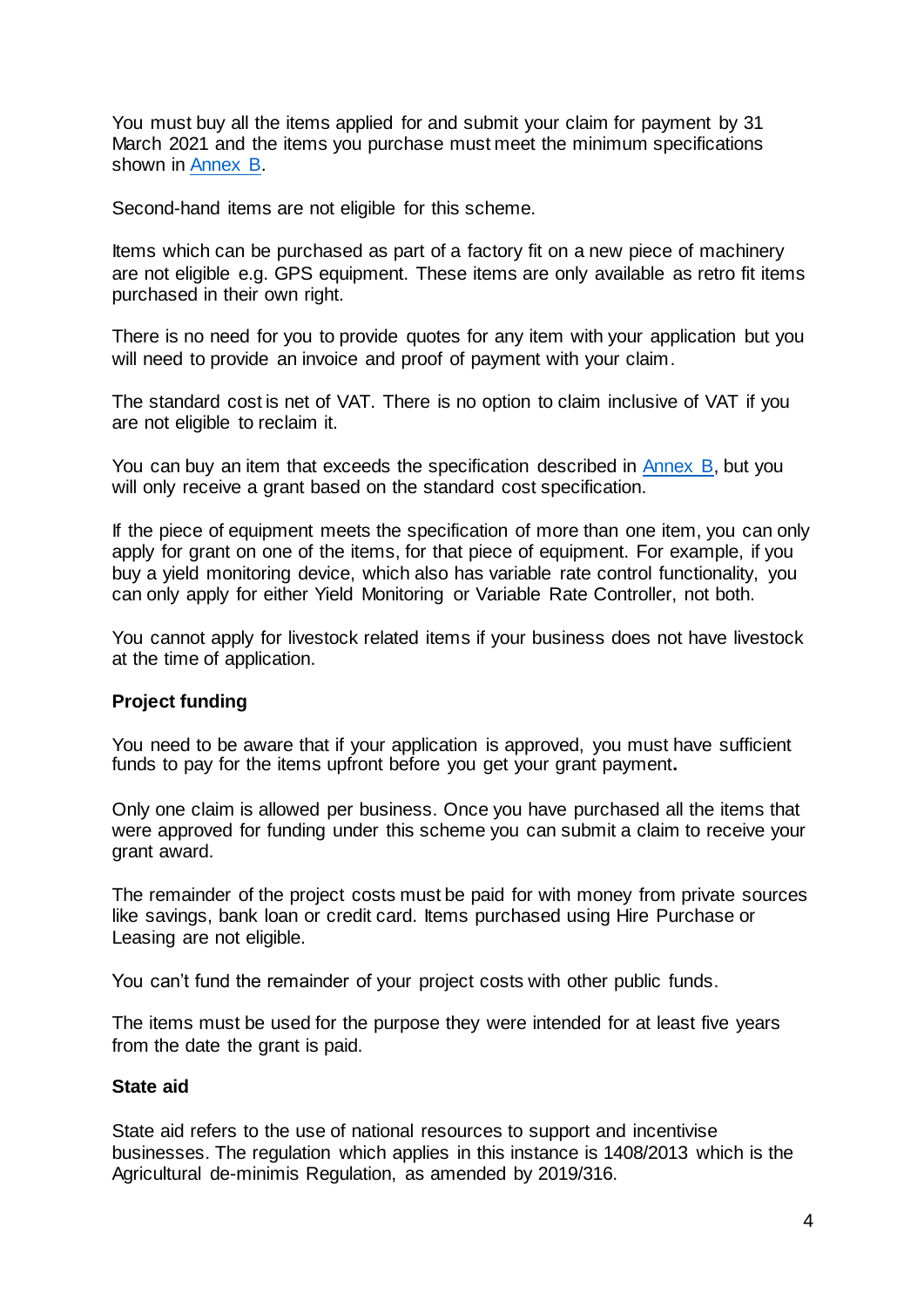This scheme is covered under ABER – Article 14, aid for investments in tangible assets or intangible assets in agricultural holding linked to primary agricultural production, 'non-productive investment' to achieve agri-environmental-climate objectives.

## **Legal basis**

The Sustainable Agriculture Capital Grant Scheme is operated using section 153 of the Environmental Protection Act 1990 (the 1990 Act). This provides the Scottish Ministers with a wide range of grant making powers in the field of environmental protection and includes the power to give financial assistance for the purposes of the UN Framework Convention on Climate Change (UNFCCC) (s.153 (1) (aa)).

## **Are the items you want to buy eligible?**

We are not able to provide details of the makes and models of the equipment covered under this scheme. The items must meet the minimum specification given in [Annex B.](#page-13-0) If you want to check if a particular item is eligible, please email [ATP@gov.scot](mailto:ATP@gov.scot) with the make and model and a link to the supplier's website so we can confirm. Alternatively you can contact your local RPID Area Office.

If you submit your application and realise you have made a mistake, and the application window is still open you can withdraw your application to amend it and resubmit.

## **Grant terms and conditions**

The full Terms and Conditions of the Sustainable Agriculture Capital Grant Scheme are shown at [Annex A.](#page-9-0)

#### **Application assessment**

With a limited budget there is potential for the scheme to be oversubscribed in terms of support requested versus scheme budget. To allow RPID to manage the scheme budget applications will be awarded a "Green Point" score. The total score each application achieves will help us prioritise funding if the scheme is over-subscribed. If you have applied for an item(s) which is not deemed to be suitable to the business or does not provide value for money it will be removed from your application. If you have other items on your application which are justified these can proceed through the assessment process.

We will prioritise grant support to applications that deliver the best outcomes to deliver the aims of the scheme.

Once the application window has closed, the items in your application will be allocated green points based on how much they meet the following criteria:

- reduction in Greenhouse Gas emissions
- impact on sustainable agriculture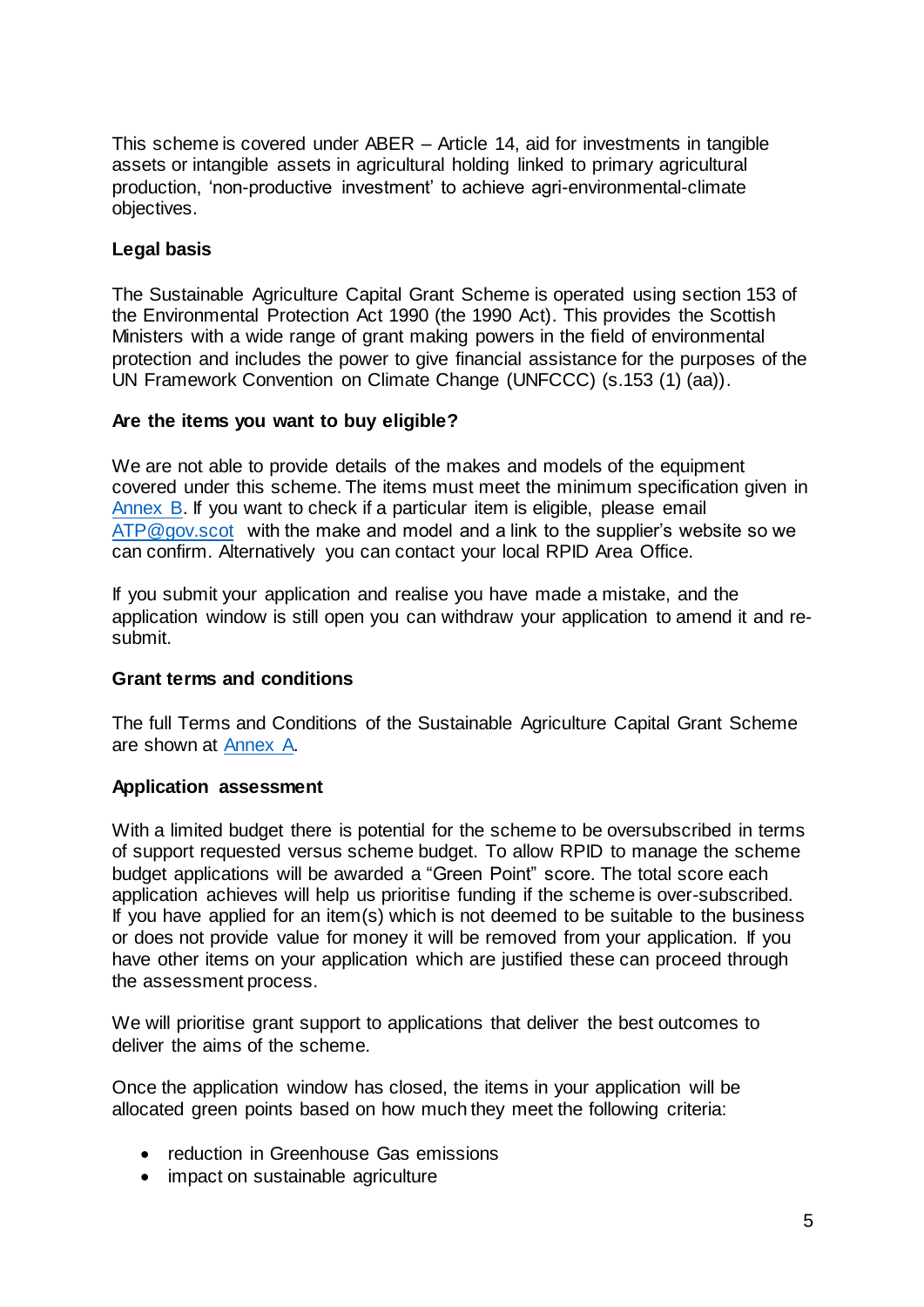- impact on land use/nutrient management
- impact on animal health and welfare
- impact on efficiency

Farmers and crofters who have completed a carbon audit and / or a nutrient management plan, and / or a veterinary health plan before 1 March 2020 and after 1 March 2017 will be credited with bonus "green points" if they apply for items associated with the audit/plan. Applications will be awarded points for each plan where items applied for are associated with the recommendations in the plan.

The plans must have been completed by someone independent of the business.

**Please note:** a nutrient management plan must be based on soil analysis.

These plans should be submitted with the application. We cannot accept these plans after the application window closes.

## **When will I hear about my application?**

We will make a decision as soon as possible after the closing date of the application window. We can't provide updates on individual applications until they have all been assessed and scored.

You must not order or buy any of the items in your application before you receive confirmation that your application has been approved. This will make your application and claim ineligible.

## **Application approval**

If your application is approved, we will send you an offer of grant award letter, you will then need to read the conditions of grant offer and if you are content with the offer return your signed acceptance within 14 calendar days of the date of the letter. Failure to return your signed acceptance will result in the withdrawal of the grant offer.

Once we receive your signed acceptance of grant offer we will send you written authority to commence work which will include details on how to claim.

NOTE: It is only after you receive the authority to commence work letter that you can order or buy your items.

The list of items in the grant award cannot be amended and all the items selected must be purchased if you wish to proceed with your claim. You must buy, pay for in full, take delivery of (and installed if required) and claim for all items by midnight 31 March 2021.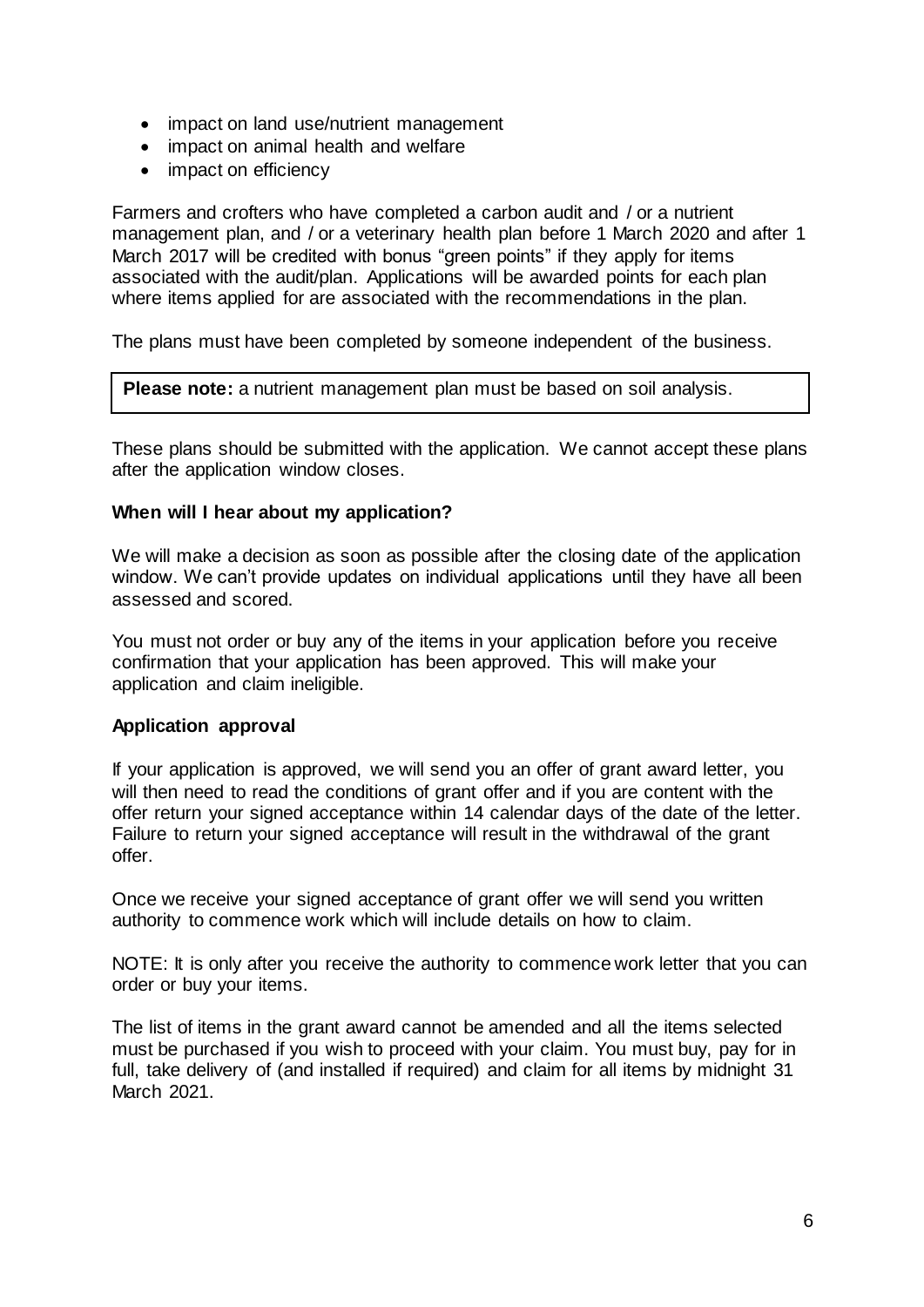# **Application rejected**

If your application is rejected due to an eligibility reason, RPID will send you an email/letter to confirm the reason why. This could be because:

- your application did not meet the minimum green score threshold
- vou've received funding for one or more of the items in your application under another scheme
- you are not a farmer, crofter or horticultural business

If you are not satisfied with our decision, you may wish to ask us for a review. When reviewing a case, we can only consider the information that was originally submitted and will not consider new additional documentation.

A request for review must be submitted to your local RPID Area Office in writing (including your case reference number) within 14 days of the date on the decision letter or Offer of Grant.

The review request will be considered by an approving officer who was not involved in the original decision. We aim to respond in writing within 28 days and this will either confirm, amend or alter our original decision and explain what the implications of the new decision will be.

Applicants cannot ask for a review if an application is unsuccessful because the scheme is oversubscribed and did not meet the cut off score.

## **How to claim your grant**

Your grant will be paid in a single instalment after you have paid for, taken delivery (and installed if required) all of the items on your offer of grant letter, they are fully operational, and you have submitted a completed claim, (with supporting eligibility evidence) and eligibility checks have been undertaken.

## **Eligibility evidence**

You will be required to supply proof of purchase and payment (invoice and bank statement) when with your claim to verify the date and amount paid for a specific item. The invoices and bank statements do not need to be originals as they should be submitted electronically with your claim.

Annex C provides details of the documentation required.

You may also supply photographic evidence, showing the equipment in situ and operational, but this is not mandatory.

## **Claim deadlines**

Your claim must be submitted by 31 March 2021. If it is not received by this date, your grant award will be automatically withdrawn. You are only allowed to submit one claim.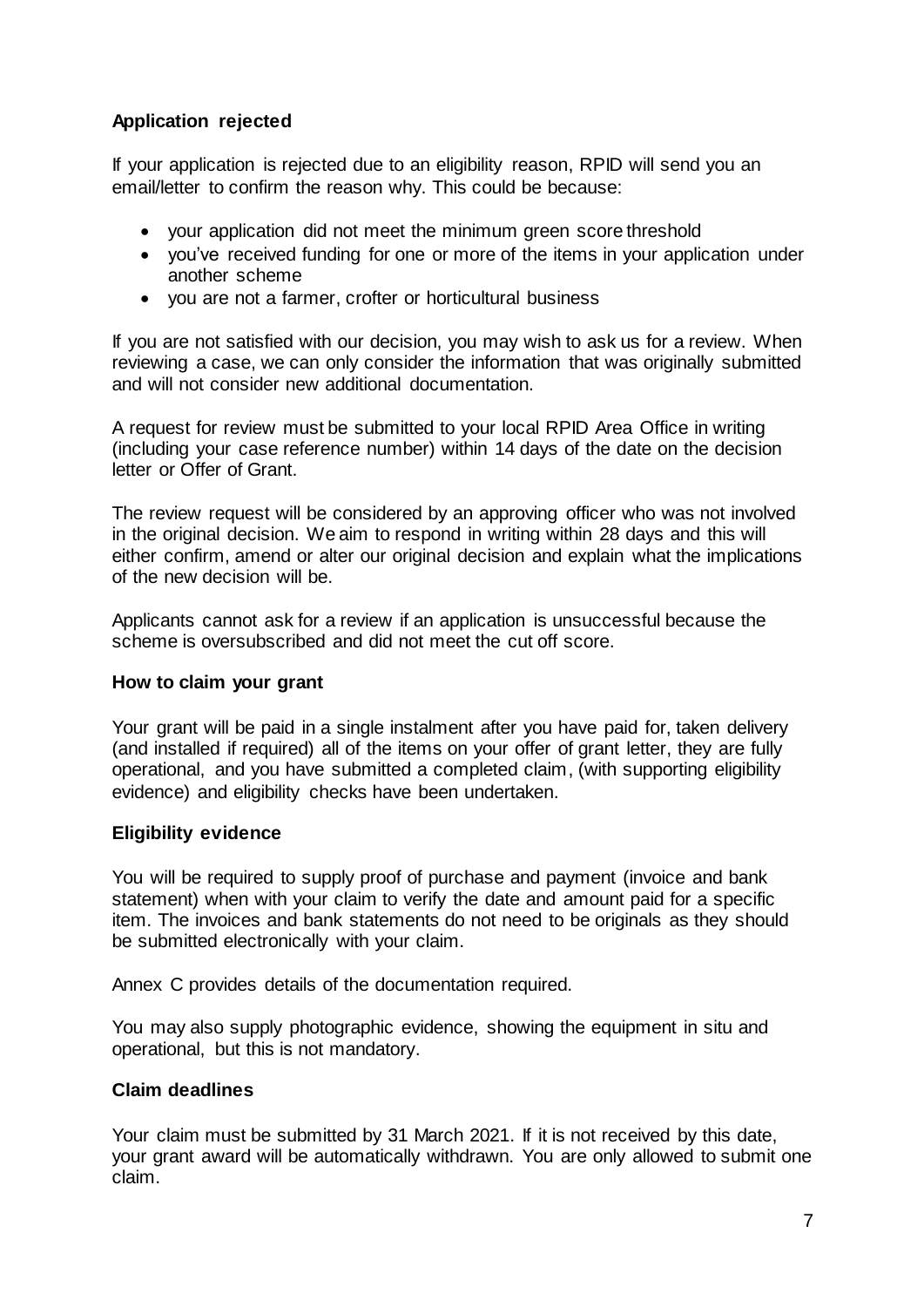You must have purchased, taken delivery of (and installed if required) all of the items on your offer of grant letter all items applied for and approved. If you do not claim all items approved your claim will be invalid and will be rejected.

If you have any other queries when preparing your claim, please contact your local RPID Area Office.

## **Incorrect claim**

You must make sure that you claim only for eligible equipment from the approved list in [Annex B.](#page-13-0)

You must buy the correct items that meet the required specification.

You must claim for all of the items applied for, and they must all have been bought after the date the approval to commence work letter was sent to you.

Your claim will be considered incorrect and will be rejected if:

- you have not bought all of the items listed in the approved Offer of Grant
- you buy any items that are of the wrong kind or do not meet the minimum specification
- you have ordered or bought items before the grant award was sent to you
- you used lease purchase or hire purchase
- you bought ex-display, ex-demo, second hand, part exchange and 'try before you buy' items

If any part of your claim is incorrect, none of the grant will be paid.

#### **Withdrawing your claim**

You can withdraw your claim at any time unless:

- you have already been told about an error in the claim
- you have been inspected (or receive advance notice of an inspection)
- an inspection reveals a breach of the rules.

If you wish to withdraw your claim, please email your request to [ATP@gov.scot](mailto:ATP@gov.scot) detailing your reasons for withdrawal. You should include your Business Name, Main Location Code and Business Reference Number in your email.

#### **Payment of your grant**

Grant funding is paid directly into the GBP bank account registered with RPID.

It is your responsibility to make sure a valid and active bank account for your business has been registered with us before sending us your claim evidence. Failure to do so will result in your claim payment being delayed.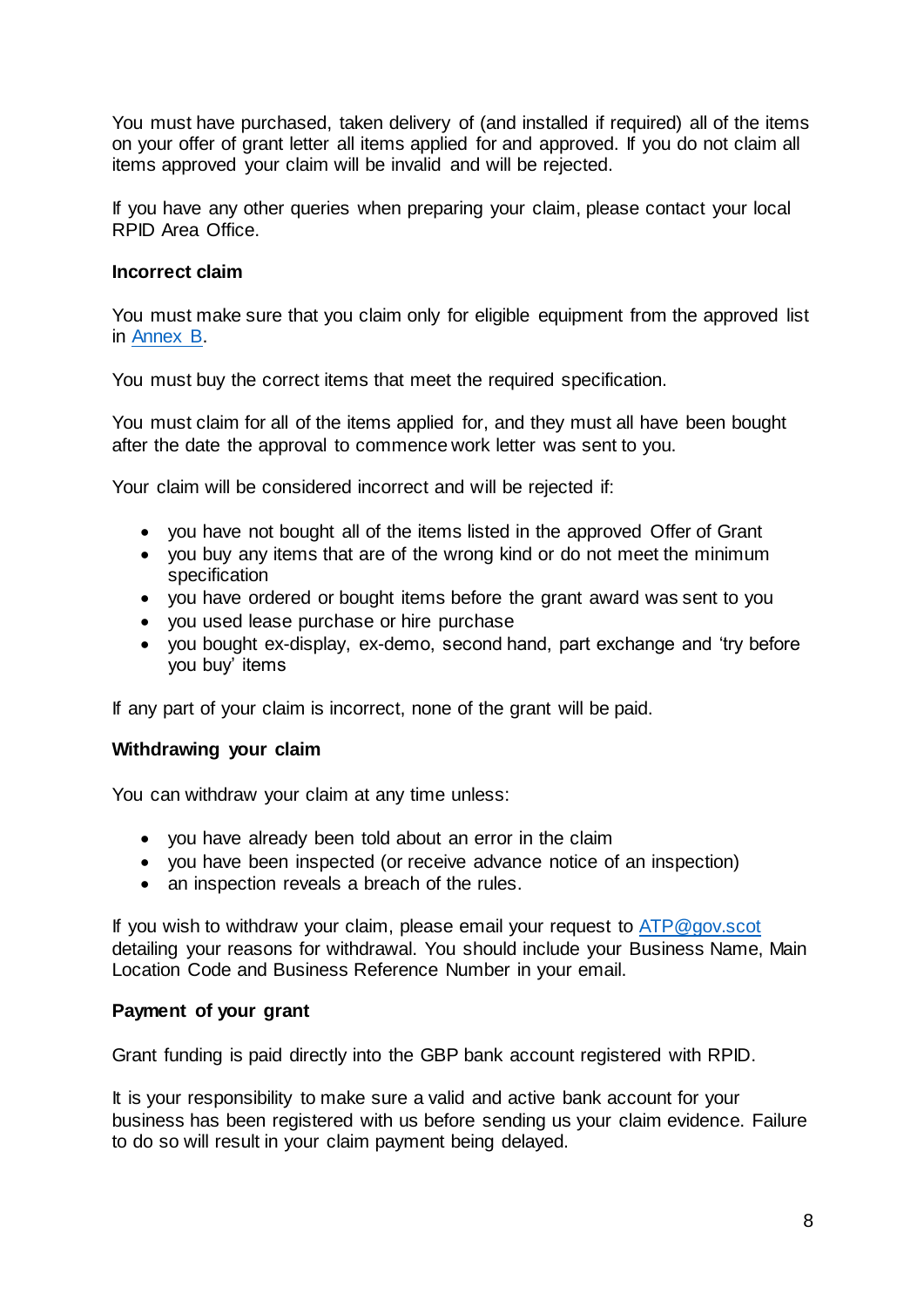We aim to pay correctly completed claims within 30 working days of receipt. If there are any issues, it may take longer. You may need to account for this if it will affect the cash flow of your project or business.

## **Inspections**

Your claim for grant funding may be selected for inspection before the grant payment is made, or up to five years after this date.

All the details in your application/ claim and items claimed will be checked at inspection. This will include a check on the dates on which the items were bought, who the invoice or invoices were made out to and the specification of the equipment.

## **Reductions and penalties**

If you breach the terms of your grant award, the terms and conditions, or you do not meet the relevant eligibility criteria for this scheme, grant payments may be withheld, and any grant previously paid may be recovered.

If an invoice is less than the standard cost we will reduce the grant to the lesser amount. We will not increase the award if the invoiced amount is greater than the standard cost.

## **After you have received your grant**

Items purchased with grant funding must be retained in agricultural use, operational and in good repair. They must be used for the same purpose as set out in the original application, for five years (or for their useful life if this is less than five years and correct maintenance has been carried out) from the date of the grant payment. We may recover some or all of the grant if you breach the grant agreement during that period.

Where an item is principally employed out with agricultural purposes, you will be required to repay the monies with interest to be recovered at a rate of 1% above the sterling three month London Interbank offer rate.

You must allow officials from the Scottish Government and their representatives to inspect the equipment at any reasonable time within the five year period from the date of the final payment of your grant.

You must tell RPID in advance of:

- replacing or upgrading any of the grant funded items;
- any changes in the ownership of the business that applied for grant;
- any changes in the ownership of the grant funded items;
- the business or grant funded enterprise / activity ceasing to trade or fundamentally changes the nature of its activities.

If any grant funded assets are sold, become redundant, or cease to be used for the purpose for which they were grant funded, the grant will be reclaimed pro-rata. This will be effective for five years from the date of your grant payment.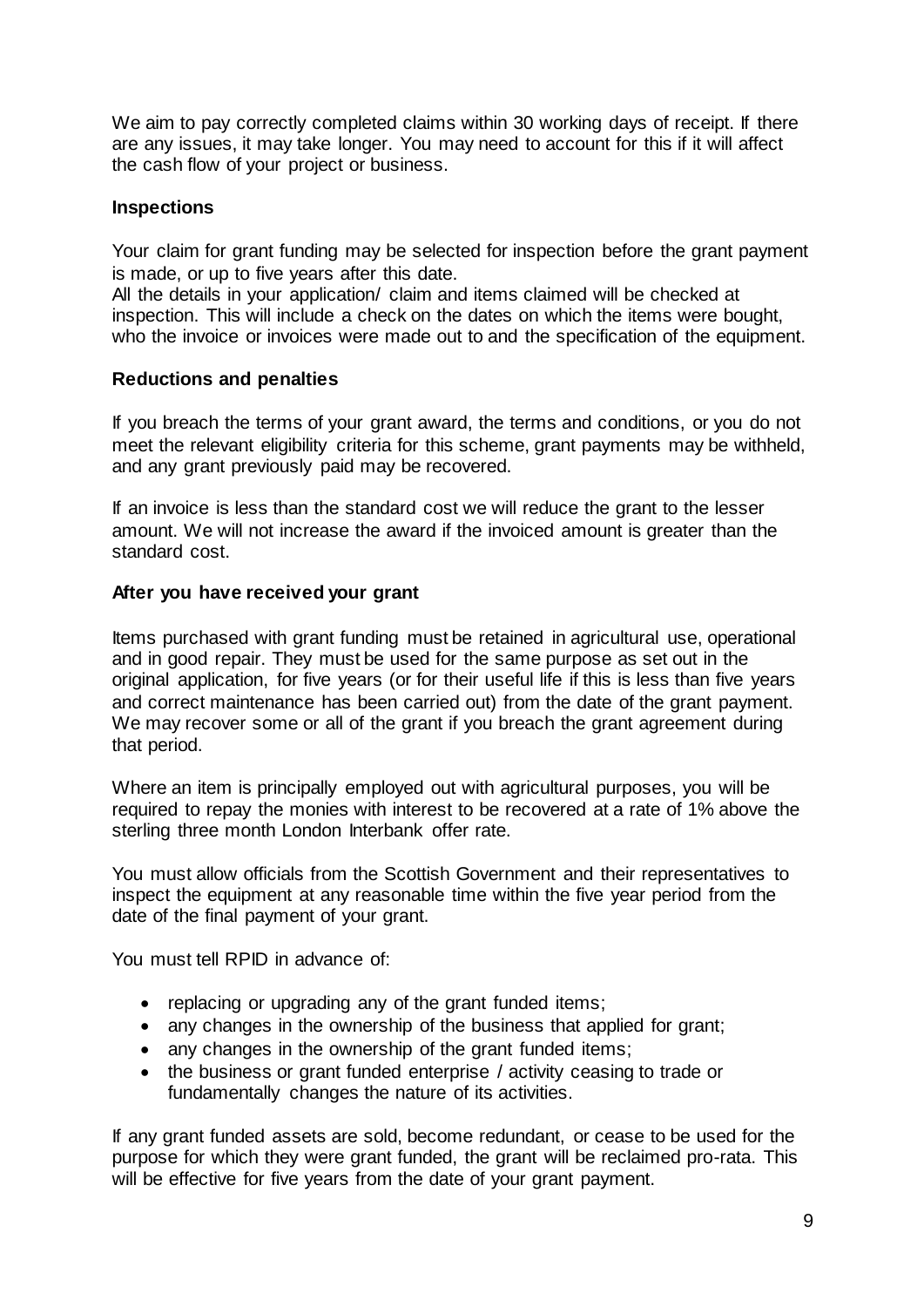If the business changes ownership the item can either transfer to the new owner or the grant can be repaid to Scottish Government. You will need to contact your local RPID Area Office for further advice.

<span id="page-9-0"></span>All invoices, receipts, and accounts and any other relevant documents relating to the grant must be kept for at least seven years from the date of the final payment. This is a HMRC requirement to retain documentation.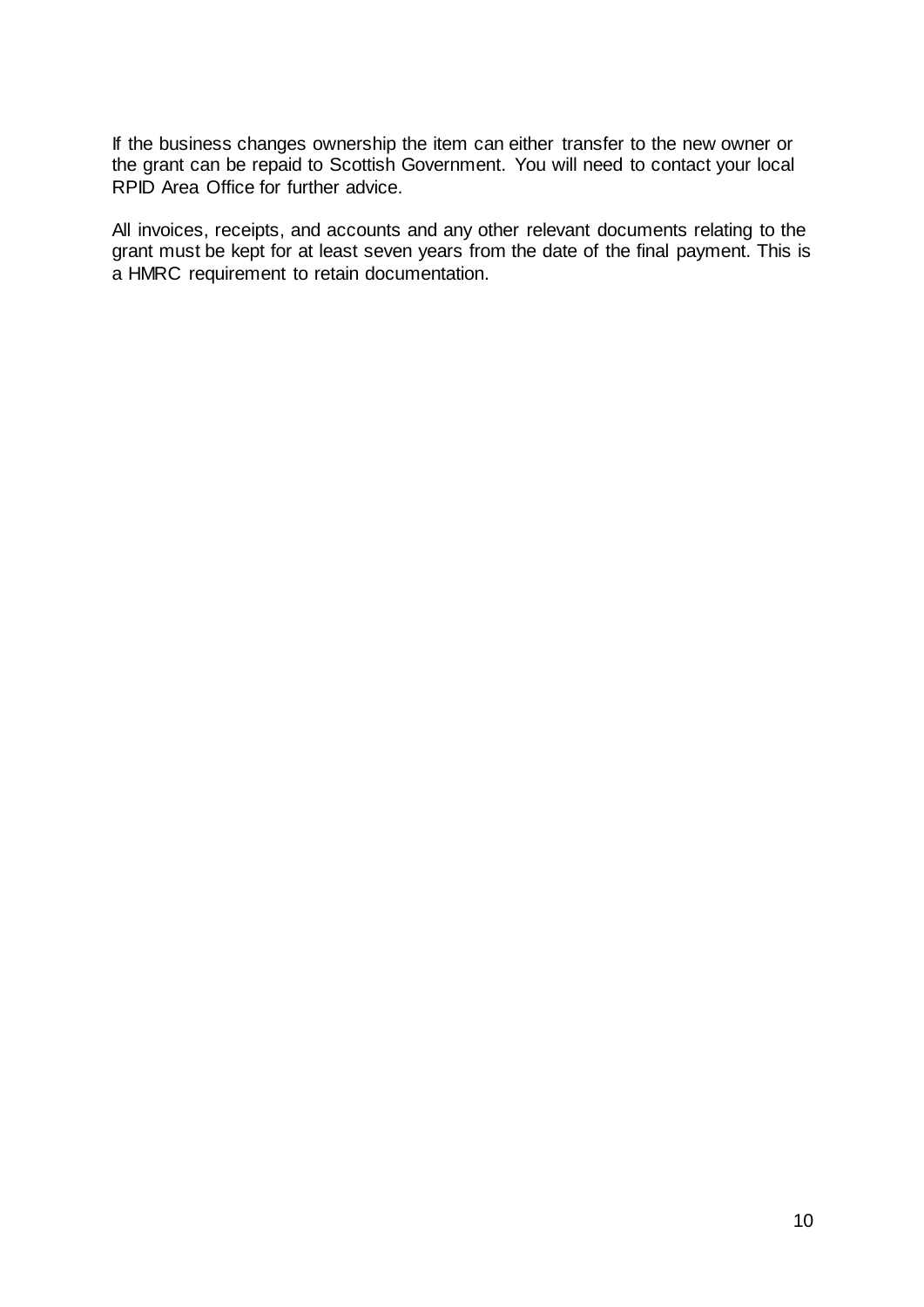## **STANDARD CONDITIONS OF GRANT OFFER**

- 1. The Grant is made to enable the Grantee to purchase the specific items of agricultural equipment to support the transformation to lower greenhouse gas emissions and sustainable farming.
- 2. The capital items purchased must be in accordance with the description and specification set out in the table above entitled "Description of Work and Rates of Grant" and in accordance with the scheme guidance.
- 3. The main objectives/expected outcomes of the Grant is to support Scottish Agricultural contribution to Scotland's statutory emissions reductions targets through:
	- protecting and improving the natural environment;
	- reduced greenhouse gas emissions from farming operations;
	- sustainable farming
	- sustainable land use
- 4. No variation from the authorised description and/or specification, will be allowed.
- 5. You must not order any items and costs must not have been incurred prior to the date of the written authority to commence work letter (that written authority letter will be issued to you when we receive a signed copy of this offer.
- 6. Once you have received your formal approval notice, all items must be purchased and claimed by 31 March 2021. Claims received after this date will not be eligible for grant support.
- 7. The offer of grant is based on a set of standard costs. If the cost incurred is less than the standard cost we will base the grant on the lesser amount. We will not increase the grant amount if the cost incurred is greater than the standard cost.
- 8. Any additional expense incurred as a result of defective design or execution of the work, or in consequence of any injury, damage or loss thereby caused will not be eligible for grant.
- 9. Any relevant statutory requirements must have been complied with before work is begun.
- 10.The limit of grant assistance for individuals through the Sustainable Agriculture Capital Grant Scheme is £20,000.
- 11.The Grantee shall not, without prior written consent of the Scottish Ministers, dispose of any asset funded, in part or in whole, with Grant funds within five years of the grant being paid. During that period the Scottish Ministers shall be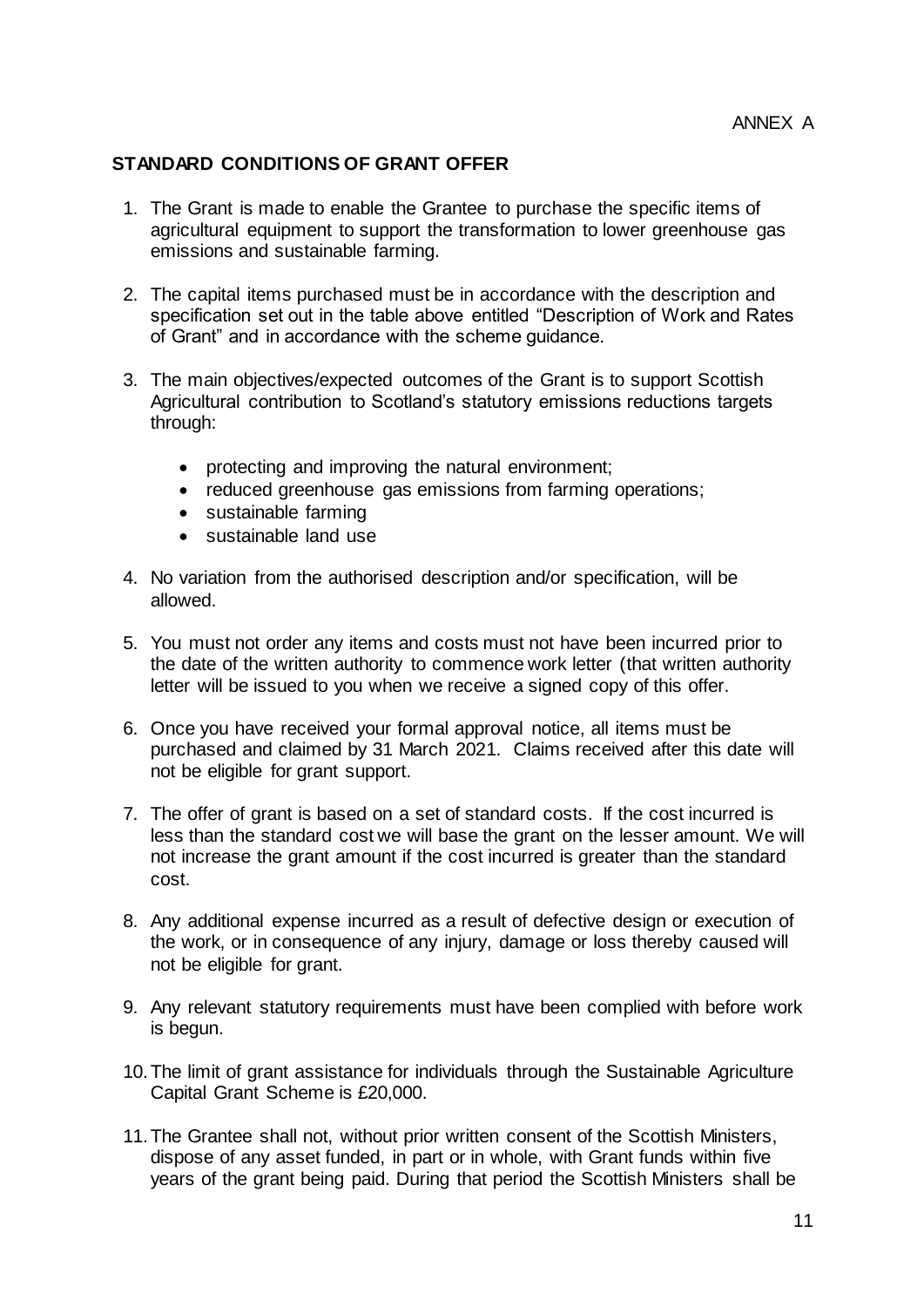entitled to the proceeds of the disposal – or the relevant proportion of the proceeds based on the percentage of grant funding used in connection with the acquisition of the asset against the whole proceeds. The Scottish Ministers shall also be entitled to the relevant proportion of any proceeds resulting from any provision included as a condition of sale. Recovery by the Scottish Ministers shall not be required where the value of the asset is less than £500.00.

- 12.The Grantee must notify SGRPID immediately if the business is subject to a fraud investigation which adversely impacts on any SG or EU funds.
- 13.The Grantee shall provide any other information that the Scottish Ministers may reasonably require to satisfy themselves that the items being funded are consistent with the Agreement. The Grantee shall provide the Scottish Ministers with prompt access to any information they reasonably require to ensure compliance with these Conditions.
- 14.The Grantee shall permit any person authorised by the Scottish Ministers, at all reasonable hours, access to and entry onto any land or premises to inspect capital items that a claim for grant has been made.
- 15.The Grantee is responsible for ensuring that all information provided in support of the application and claim for grant is accurate. Failure to do so will result in the recovery of any grant payment, plus interest at a rate of 2 per cent per annum above the Bank of England base lending rate prevailing at the time of the written demand.
- 16.The grant assisted items must be retained in agricultural use for 5 years (or for their useful life if this is less than 5 years and correct maintenance has been carried out) from the date of grant payment. Any associated documentation must also be retained for a period of 5 years. If the Scottish Ministers become aware that an item is principally employed out with agricultural purposes during the 5 years from the date the grant was awarded, you will be required to repay the monies with interest to be recovered at a rate of 2 per cent per annum above the Bank of England base lending rate prevailing at the time of the written demand, from the date of the written demand until payment in full of both the sum and interest.
- 17.The Grantee must provide the Scottish Ministers, on request, with such information, explanations and documents as the Scottish Ministers may reasonably require, including access to computers and electronic systems holding such documents and information, so that the Scottish Ministers can ensure that the Grant is being properly used in accordance with the terms of the Agreement and for monitoring and evaluation purposes.
- 18.The Scottish Ministers may re-assess, vary, make a deduction from, withhold, or require immediate repayment of the Grant or any part of it in the event that:
	- The Grantee commits a Default;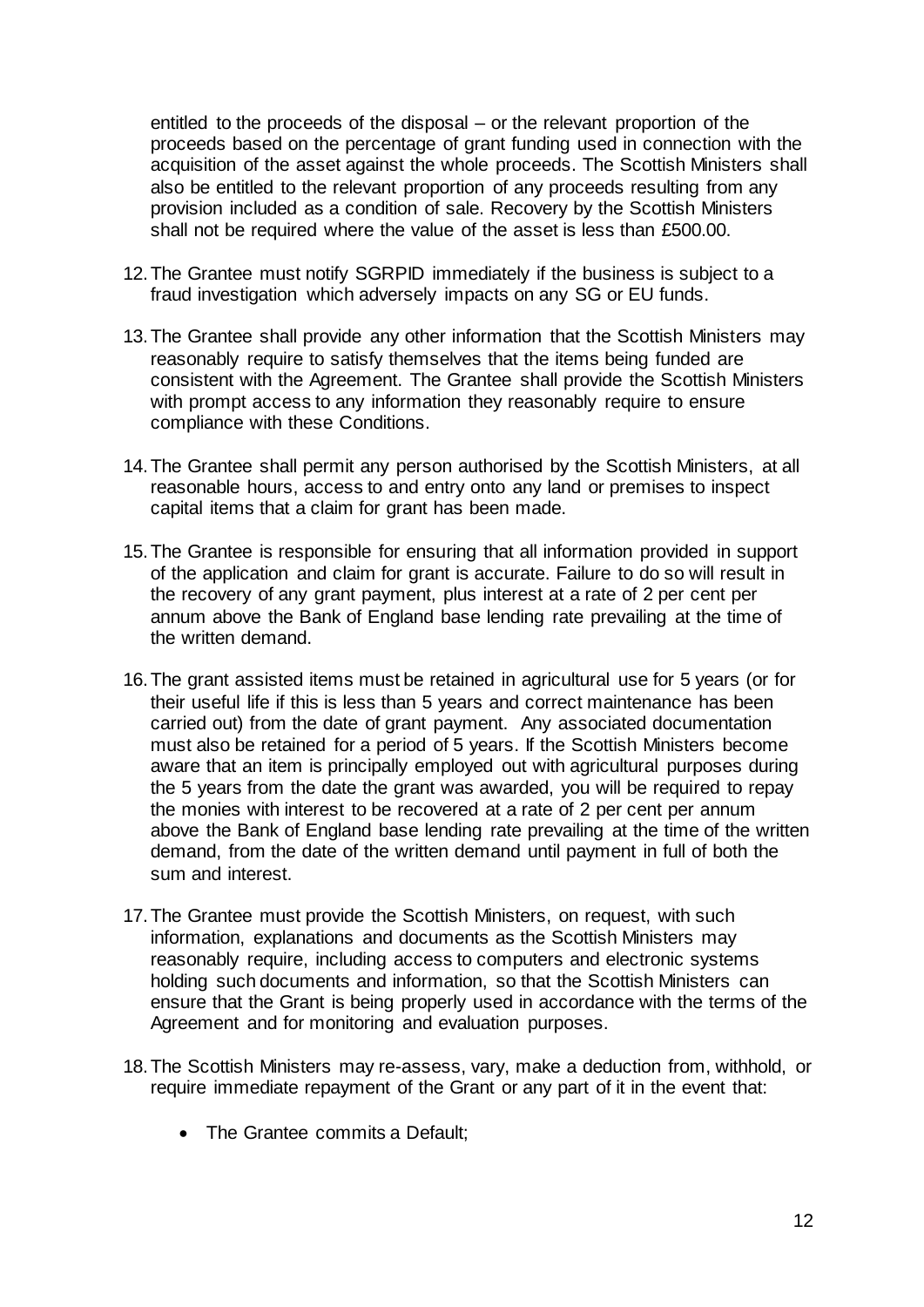- The Scottish Ministers consider that any change or departure from the purposes for which the Grant was awarded warrants an alteration in the amount of the Grant;
- 19.If, in the Scottish Ministers' opinion, the Grant or any part of it is state aid and they consider that they are required to recover such sum in order to ensure compliance with their legal obligations Scottish Ministers may require immediate repayment of the Grant or any part of it together with interest at such rate and on such basis as may be determined from time to time in accordance with law.
- 20.The Grantee shall ensure that in relation to this Grant, and on an ongoing basis, they and anyone acting on their behalf shall comply with the relevant law, for the time being in force in Scotland.
- 21.The offer of Grant contract is governed by the Law of Scotland and the parties hereby prorogate to the exclusive jurisdiction of the Scottish Courts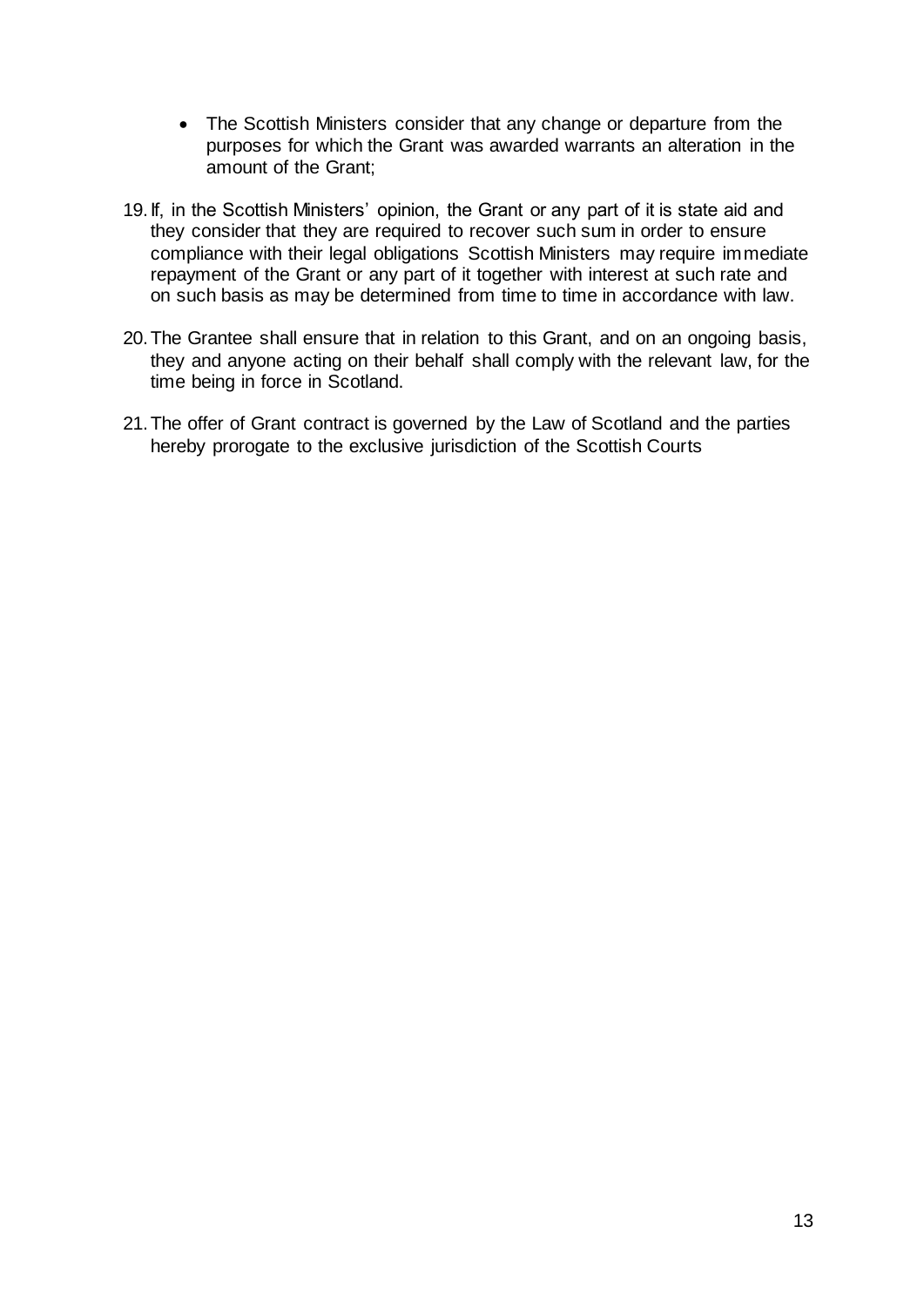<span id="page-13-0"></span>

| <b>Short</b><br>Code | Group                             | <b>Description</b>                                        |   | <b>Standard Cost £</b> | <b>Minimum Specification</b>                                                                                                                                                                                                                                                                                                                                                                                        |
|----------------------|-----------------------------------|-----------------------------------------------------------|---|------------------------|---------------------------------------------------------------------------------------------------------------------------------------------------------------------------------------------------------------------------------------------------------------------------------------------------------------------------------------------------------------------------------------------------------------------|
| ATP <sub>1</sub>     | <b>CATTLE</b><br><b>EQUIPMENT</b> | Squeeze Crush                                             | £ | 5,000.00               | Manually operated squeeze crush with full length head<br>yoke. The sides of the crush must be able to open to give<br>access to both sides. The crush must have sliding rear<br>gate to act as an antibacking device. The sliding gate<br>must be operated from outside of the crush. The crush<br>must be fully galvanised or powder coated. Painted<br>crushes are not eligible. Must have anti backing facility. |
| ATP <sub>2</sub>     | <b>CATTLE</b><br><b>EQUIPMENT</b> | Head Scoop<br>(Cattle)                                    | £ | 460.00                 | Restricts the side to side movement of the animal's head<br>providing increased safety for the animal and operator<br>and helps prevent the animal from collapsing.                                                                                                                                                                                                                                                 |
| ATP3                 | <b>CATTLE</b><br><b>EQUIPMENT</b> | Foot Trimming<br>add-on to Crushes                        | £ | 580.00                 | Hoof trimming attachment consisting of belly<br>harness/support, front and rear leg winch with lifting strap<br>and hoof blocks.                                                                                                                                                                                                                                                                                    |
| ATP4                 | <b>CATTLE</b><br><b>EQUIPMENT</b> | <b>Specialist Foot</b><br><b>Trimming Crush</b>           | £ | 5,000.00               | The crush must be specially designed primarily for foot<br>trimming. With an internal width of at least 720 mm, the<br>crush will have a head yoke, rotating rump bar. The crush<br>will be fully galvanised or powder coated. Painted<br>crushes are not eligible.                                                                                                                                                 |
| ATP <sub>5</sub>     | <b>CATTLE</b><br><b>EQUIPMENT</b> | <b>Calving Detectors</b>                                  | £ | 250.00                 | Detector system linked to phone/hand held device to alert<br>when cow begins calving.                                                                                                                                                                                                                                                                                                                               |
| ATP6                 | <b>CATTLE</b><br><b>EQUIPMENT</b> | <b>Heat Detection</b><br>System - Base<br>Unit            | £ | 4,000.00               | Automated system for the heat detection in cows based<br>on motion detection.                                                                                                                                                                                                                                                                                                                                       |
| ATP7                 | <b>CATTLE</b><br><b>EQUIPMENT</b> | <b>Heat Detection</b><br>System - Collar or<br>Ankle Band |   | £80 per collar         | Automated system for the heat detection in cows. Neck<br>collars or ankle bands to measure motion associated with<br>oestrous behaviour. Cost is per neck collar/ankle band.                                                                                                                                                                                                                                        |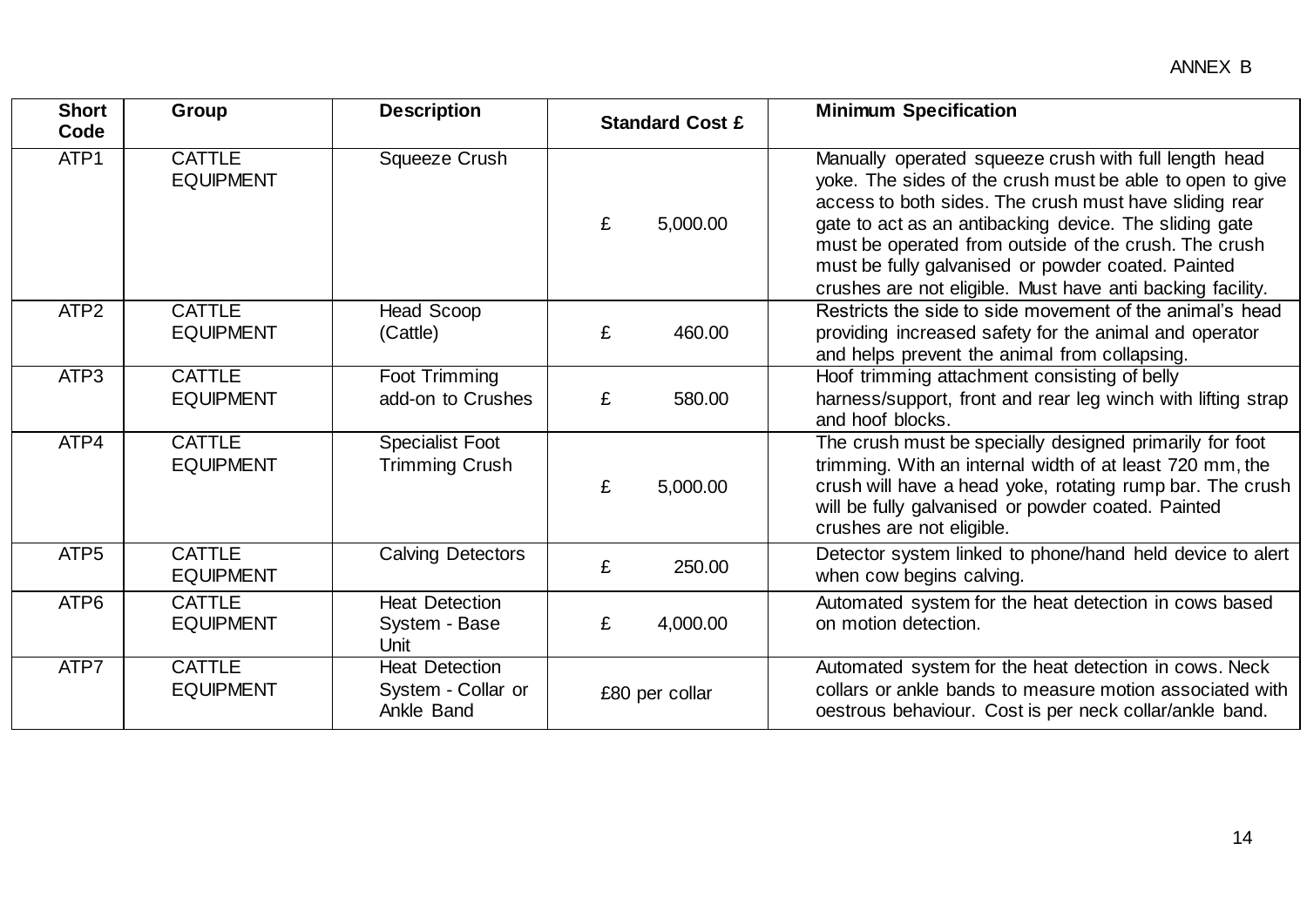| ATP8              | <b>CATTLE</b><br><b>EQUIPMENT</b> | <b>Heat and Service</b><br><b>Detector</b>                 | £ | 1,500.00  | Proximity based detection system using a collar based<br>detector worn by the cow and reusable electronic tags.<br>System includes detection collar and 50 reusable tags.<br>The tag must not be used for animal identification in<br>connection with cattle tracing requirements. Maximum<br>two systems per application.                                                        |
|-------------------|-----------------------------------|------------------------------------------------------------|---|-----------|-----------------------------------------------------------------------------------------------------------------------------------------------------------------------------------------------------------------------------------------------------------------------------------------------------------------------------------------------------------------------------------|
| ATP <sub>9</sub>  | <b>CATTLE</b><br><b>EQUIPMENT</b> | Hand-held<br>Automatic Teat<br><b>Washing System</b>       | £ | 6,500.00  | Hand-held automatic teat washing brush which can wash,<br>disinfect, stimulate and dries all in one visit to the cow.<br>Maximum of two per applicant.                                                                                                                                                                                                                            |
| ATP <sub>10</sub> | <b>CATTLE</b><br><b>EQUIPMENT</b> | Visual image<br>analysis of cow<br>body condition<br>score | £ | 14,000.00 | Camera based system which automatically assesses<br>body condition score linked to EID.                                                                                                                                                                                                                                                                                           |
| ATP11             | <b>CATTLE</b><br><b>EQUIPMENT</b> | <b>Auto Cattle</b><br>Weighing<br>Equipment                | £ | 7,000.00  | Equipment which automatically weighs cattle without<br>human intervention, linked to EID. This comprises of a<br>weigh platform (often with water trough), EID reader and<br>weigh head.                                                                                                                                                                                          |
| ATP <sub>12</sub> | <b>CATTLE</b><br><b>EQUIPMENT</b> | <b>Calving Gate</b>                                        | £ | 500.00    | A calving gate that incorporates a gate within the frame to<br>swing around to safely restrain a cow. To include an<br>adjustable full length head yoke, a locking chain to stop<br>backward movement, removable side rails or access<br>panels within the swinging gate to allow protected access<br>for medical treatment, assisted birthing, suckling of<br>calves or milking. |
| ATP <sub>13</sub> | <b>CATTLE</b><br><b>EQUIPMENT</b> | <b>Real Time Milk</b><br>Analysis                          | £ | 1,000.00  | Milk sensors that can produce data on conductivity and<br>milk constituents per cow in real time. Cost is per milk<br>point.                                                                                                                                                                                                                                                      |
| ATP <sub>14</sub> | <b>SHEEP</b><br><b>EQUIPMENT</b>  | <b>Electronic Weigh</b><br>Crate                           | £ | 4,500.00  | Electronic weigh crate with Electronic Weigh System. The<br>weigh system will be a digital weighing device with the<br>ability to record individual animals and track the live<br>weight gains. The system will be compatible for use with<br>EID.                                                                                                                                |
| ATP <sub>15</sub> | <b>SHEEP</b><br><b>EQUIPMENT</b>  | Sheep Handler                                              | £ | 3,200.00  | Crate or clamp style sheep handler for efficiently dagging,<br>dosing and sorting sheep.                                                                                                                                                                                                                                                                                          |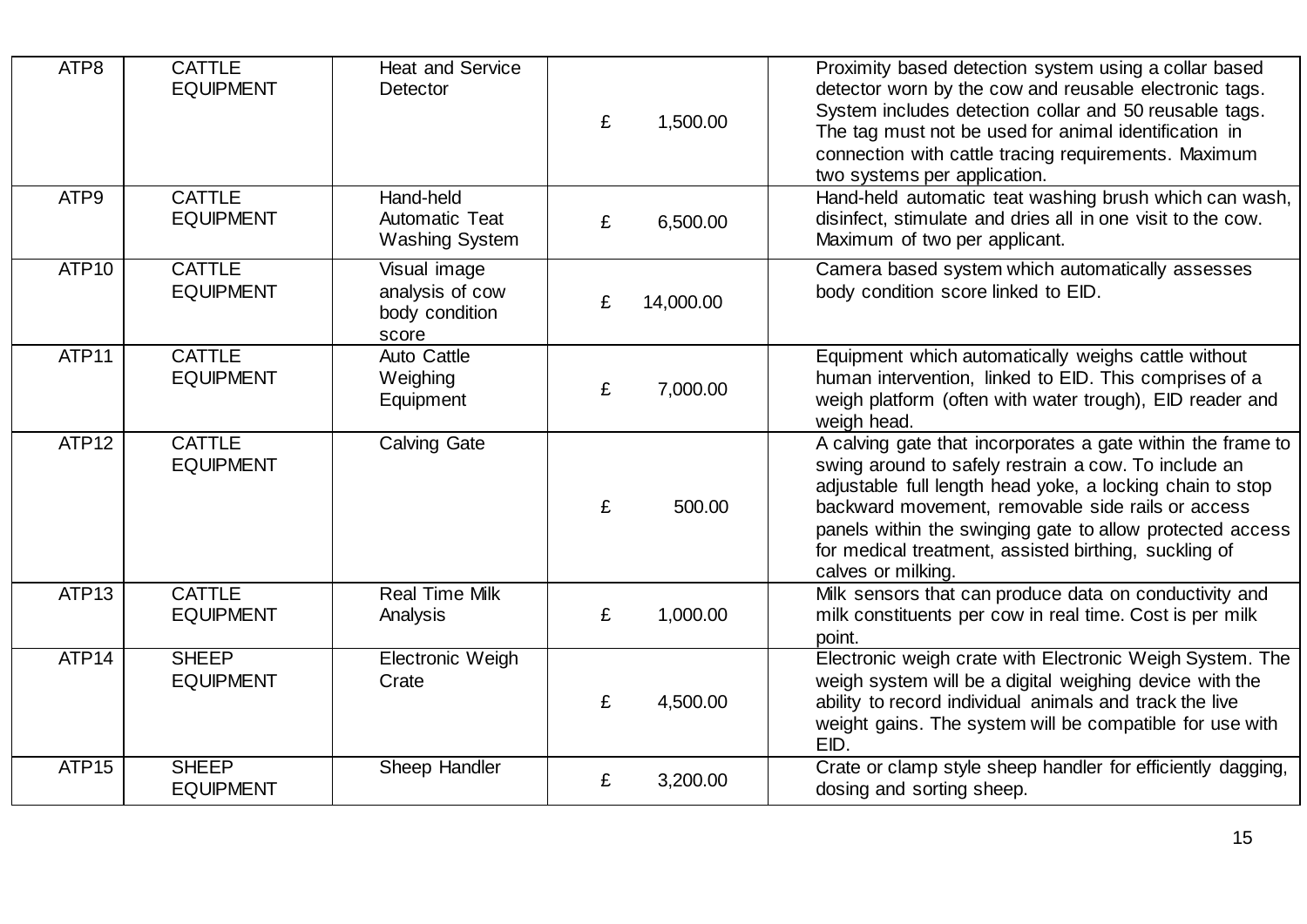| ATP <sub>16</sub> | <b>SHEEP</b><br><b>EQUIPMENT</b>   | Automatic<br>Weighing and<br>Drafting Crate for<br>sheep | £ | 12,000.00 | Using EID tags the crate must be able to automatically<br>draft out animals based on current weight or any<br>electronically saved data on the animal e.g. age, sex. The<br>system must include auto drafting crate and control<br>system with fully automated entry and exit gates. Note<br>weigh bars and panel reader (weigh head or recorder)<br>are included within this spec. If the item you purchase<br>includes weigh head and does not include the recorder<br>then you can apply for this separately using ATP 22. |
|-------------------|------------------------------------|----------------------------------------------------------|---|-----------|-------------------------------------------------------------------------------------------------------------------------------------------------------------------------------------------------------------------------------------------------------------------------------------------------------------------------------------------------------------------------------------------------------------------------------------------------------------------------------------------------------------------------------|
| ATP17             | <b>GENERAL</b><br><b>LIVESTOCK</b> | <b>Electric Fencer</b><br>Energiser                      | £ | 250.00    | Solar powered Electric Fencing Energiser providing at<br>least 0.15 joules with integrated battery.                                                                                                                                                                                                                                                                                                                                                                                                                           |
| ATP <sub>18</sub> | <b>GENERAL</b><br><b>LIVESTOCK</b> | Electronic Weigh<br>System (all<br>species)              | £ | 2,000.00  | Digital weighing device with the ability to record individual<br>animals and track the live weight gains must have the<br>functionality to operate with auto drafting. The device<br>must have the ability to be connected to a computer or<br>mobile device to download collected information. Weigh<br>bars are separate item (see ATP19).                                                                                                                                                                                  |
| ATP <sub>19</sub> | <b>GENERAL</b><br><b>LIVESTOCK</b> | Weigh Bars (all<br>species)                              | £ | 1,000.00  | Load bars or a platform to operate with cattle crushes,<br>sheep or pig crates. Capable of weighing at least 2000kg.                                                                                                                                                                                                                                                                                                                                                                                                          |
| ATP20             | <b>GENERAL</b><br><b>LIVESTOCK</b> | Cameras for<br>monitoring<br>livestock                   | £ | 350.00    | IP Camera for monitoring livestock. Outdoor rated IP66<br>with Pan Tilt and Zoom (PTZ), day and night vision.<br>Infrared range of 50m minimum, 18x zoom minimum.<br>1080 pixels minimum. Must be compatible with online<br>viewing app for phone or tablet.                                                                                                                                                                                                                                                                  |
| ATP21             | <b>GENERAL</b><br><b>LIVESTOCK</b> | UV Water<br><b>Treatment System</b>                      | £ | 750.00    | For the treatment of water to be used in the feeding of<br>livestock or irrigation of horticultural crops. In line UV<br>water treatment system must be capable of treating at<br>least 30 litres per minute (55 Watt power consumption).<br>System must be WRAS approved. Maximum 10 units per<br>application.                                                                                                                                                                                                               |
| ATP22             | <b>GENERAL</b><br><b>LIVESTOCK</b> | <b>EID Hand Held</b><br><b>Recorder Device</b>           | £ | 1,500.00  | EID handheld device with RFID/UHF technology for<br>individual reading and recording of animals, must be able<br>to record information including breeding, births, weights,<br>treatments, movements. Must be capable of exporting<br>data to a computer based software package for the active                                                                                                                                                                                                                                |
|                   |                                    |                                                          |   |           | 16                                                                                                                                                                                                                                                                                                                                                                                                                                                                                                                            |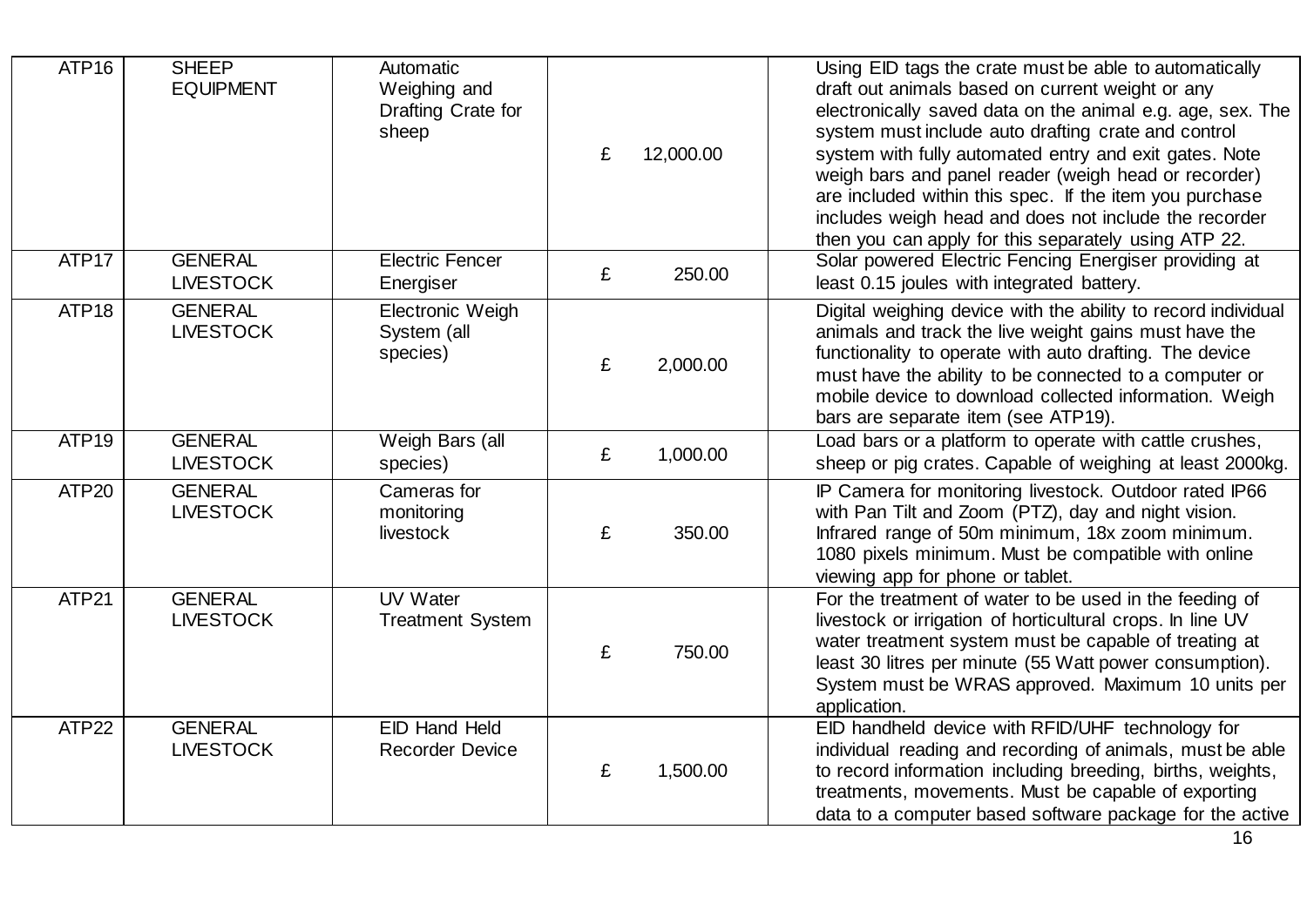|                   |                                                        |                                                                        |   |          | monitoring of livestock. For practical advice on EID<br>readers you can go to ScotEID, who operate the SG<br>sheep, goat and pig movement database as well as the<br>bovine EID research trials.                                                                                                                                                                                                                                                                                                                                |
|-------------------|--------------------------------------------------------|------------------------------------------------------------------------|---|----------|---------------------------------------------------------------------------------------------------------------------------------------------------------------------------------------------------------------------------------------------------------------------------------------------------------------------------------------------------------------------------------------------------------------------------------------------------------------------------------------------------------------------------------|
| ATP23             | <b>GENERAL</b><br><b>LIVESTOCK</b>                     | <b>EID Hand Held</b><br>Device (stick<br>reader)                       | £ | 600.00   | EID hand held device (stick reader) with RFID technology<br>for individual reading of animals. Must be capable of<br>scanning tags and storing data, with the ability to connect<br>wirelessly to phones or other devices. Must be able to<br>read HDX, FDX B or UHF tags. For practical advice on<br>EID readers you can go to ScotEID, who operate the SG<br>sheep, goat and pig movement database as well as the<br>bovine EID research trials.                                                                              |
| ATP24             | <b>GENERAL</b><br><b>LIVESTOCK</b>                     | Auto EID Drench<br>Gun                                                 | £ | 600.00   | A drenching gun that wirelessly communicates with a<br>weigh head to automatically adjust the dosage of drench<br>or pour on, depending on the animal's weight. For<br>practical advice on EID readers you can go to ScotEID,<br>who operate the SG sheep, goat and pig movement<br>database as well as the bovine EID research trials                                                                                                                                                                                          |
| ATP <sub>25</sub> | <b>GENERAL</b><br><b>LIVESTOCK</b>                     | Vaccination Gun<br>with RFID Reader<br>for vaccination of<br>livestock | £ | 600.00   | A vaccination gun fitted with an RFID reader or with the<br>ability to connect to a stock recorder or mobile phone app<br>to enable recording of type batch and amount of medicine<br>used. Must include wireless technology to allow<br>downloading of accurate vaccination reports to computer,<br>smart phone or I-pad. Maximum two per application. For<br>practical advice on EID readers you can go to ScotEID,<br>who operate the SG sheep, goat and pig movement<br>database as well as the bovine EID research trials. |
| ATP <sub>26</sub> | <b>PRECISION</b><br><b>FARMING</b><br><b>EQUIPMENT</b> | <b>Grassland Sward</b><br>Lifters                                      | £ | 8,000.00 | Machine must have cutting disc in front of each leg.<br>Minimum three legs with adjustable depth control (at least<br>to 300mm) on the legs and a packing roller to leave a<br>consolidated level finish. Shearbolt or hydraulic reset.                                                                                                                                                                                                                                                                                         |
| ATP27             | <b>PRECISION</b><br><b>FARMING</b><br><b>EQUIPMENT</b> | <b>Pasture Plate</b><br>Meter (Handheld)                               | £ | 550.00   | A hand-held device to assess grass cover by measuring<br>total height and the number of measures. The device<br>must have the capability of storing separate paddocks<br>and for the data to be downloaded to a computer.                                                                                                                                                                                                                                                                                                       |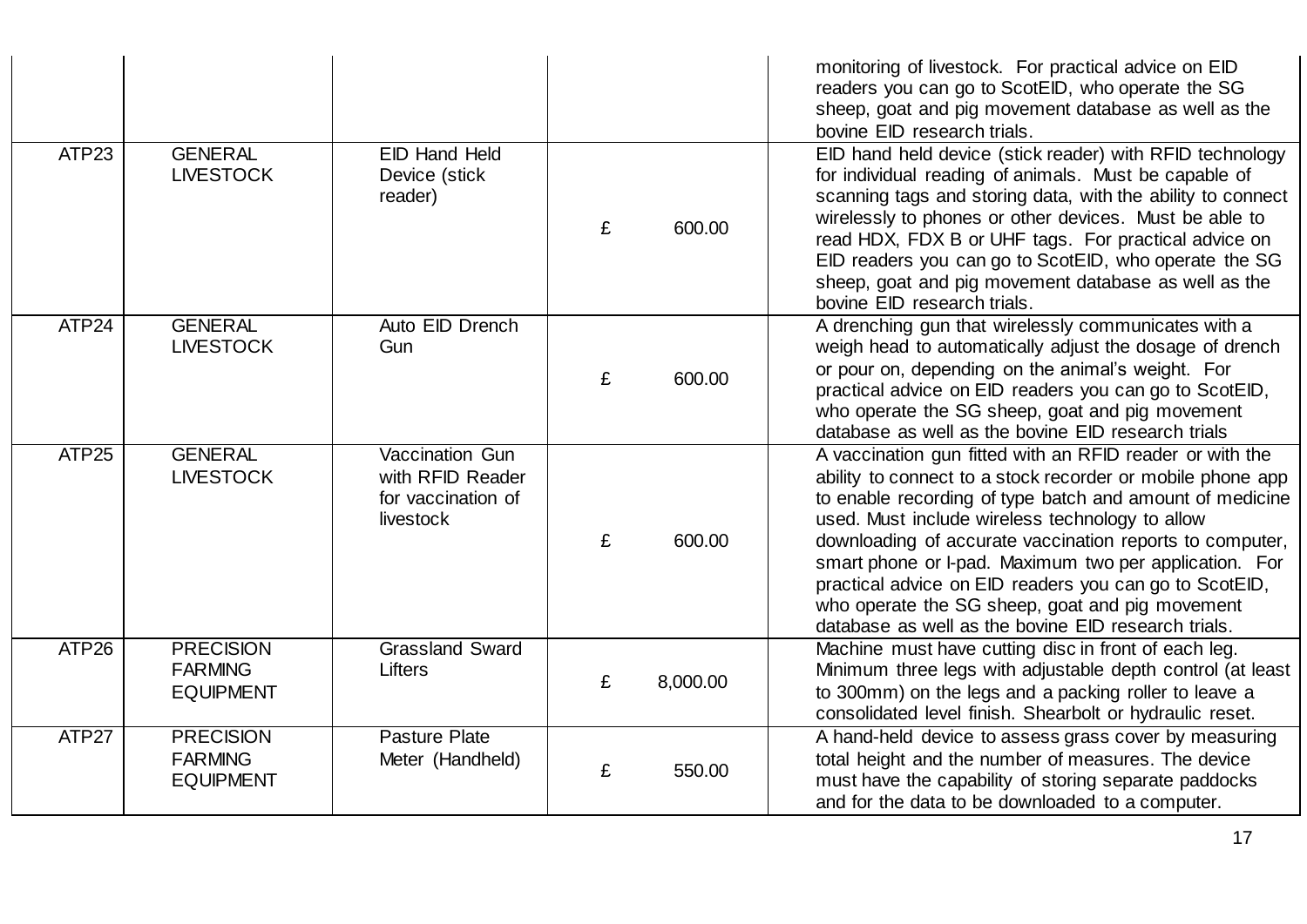| ATP28 | <b>PRECISION</b><br><b>FARMING</b><br><b>EQUIPMENT</b> | Pasture Plate<br>Meter (Trailed)                                                                        | £ | 2,680.00  | A trailed device to assess grass cover by measuring total<br>height and the number of measures. The device must<br>have the capability of storing separate paddocks and for<br>the data to be downloaded to a computer.                                                                                                            |
|-------|--------------------------------------------------------|---------------------------------------------------------------------------------------------------------|---|-----------|------------------------------------------------------------------------------------------------------------------------------------------------------------------------------------------------------------------------------------------------------------------------------------------------------------------------------------|
| ATP29 | <b>PRECISION</b><br><b>FARMING</b><br><b>EQUIPMENT</b> | <b>GPS Guidance</b>                                                                                     | £ | 1,800.00  | GPS guidance system using light bar & screen to aid<br>guidance. To create, recognise and load field boundary<br>information. Provide field boundary measurements. It<br>must have a minimum capability of straight and curved<br>guidance modes. With pass to pass accuracy of sub 1m.                                            |
| ATP30 | <b>PRECISION</b><br><b>FARMING</b><br><b>EQUIPMENT</b> | <b>GPS Guidance</b><br>with Auto Steer on<br>old tractor Bolt on<br>motor                               | £ | 2,600.00  | Auto steering system linked to GPS to enable auto<br>steering to be used on older tractors. System to include<br>electric, hands-free, automated steering system with easy<br>installation onto steering wheel or column.                                                                                                          |
| ATP31 | <b>PRECISION</b><br><b>FARMING</b><br><b>EQUIPMENT</b> | <b>GPS Guidance</b><br>with Auto Steer on<br>old tractor<br>replacement<br>steering wheel with<br>Motor | £ | 3,800.00  | Auto steering system linked to GPS to enable auto<br>steering to be used on older tractors. System to include<br>electric, hands-free, automated steering system with<br>installation onto steering wheel.                                                                                                                         |
| ATP32 | <b>PRECISION</b><br><b>FARMING</b><br><b>EQUIPMENT</b> | <b>GPS Guidance</b><br>with Integration of<br>hydraulic steering<br>& ISOBUS<br>implement control       | £ | 11,000.00 | A standalone GPS unit with automatic field boundary<br>measurement and field recognition. It must have a<br>minimum capability of straight and curved guidance<br>modes and be capable of linking to implement control<br>and auto steer. Sub 20cm Accuracy Capable of RTK<br>Guidance. This is only eligible as a retro fit item. |
| ATP33 | <b>PRECISION</b><br><b>FARMING</b><br><b>EQUIPMENT</b> | <b>Yield Monitoring</b>                                                                                 | £ | 5,000.00  | An electronic device to connect to a combine or harvester<br>to monitor crop yield during harvest. It will provide<br>information on harvesting rate, with total and partial area<br>(field) yield of crop. This is only eligible as a retro fit item.                                                                             |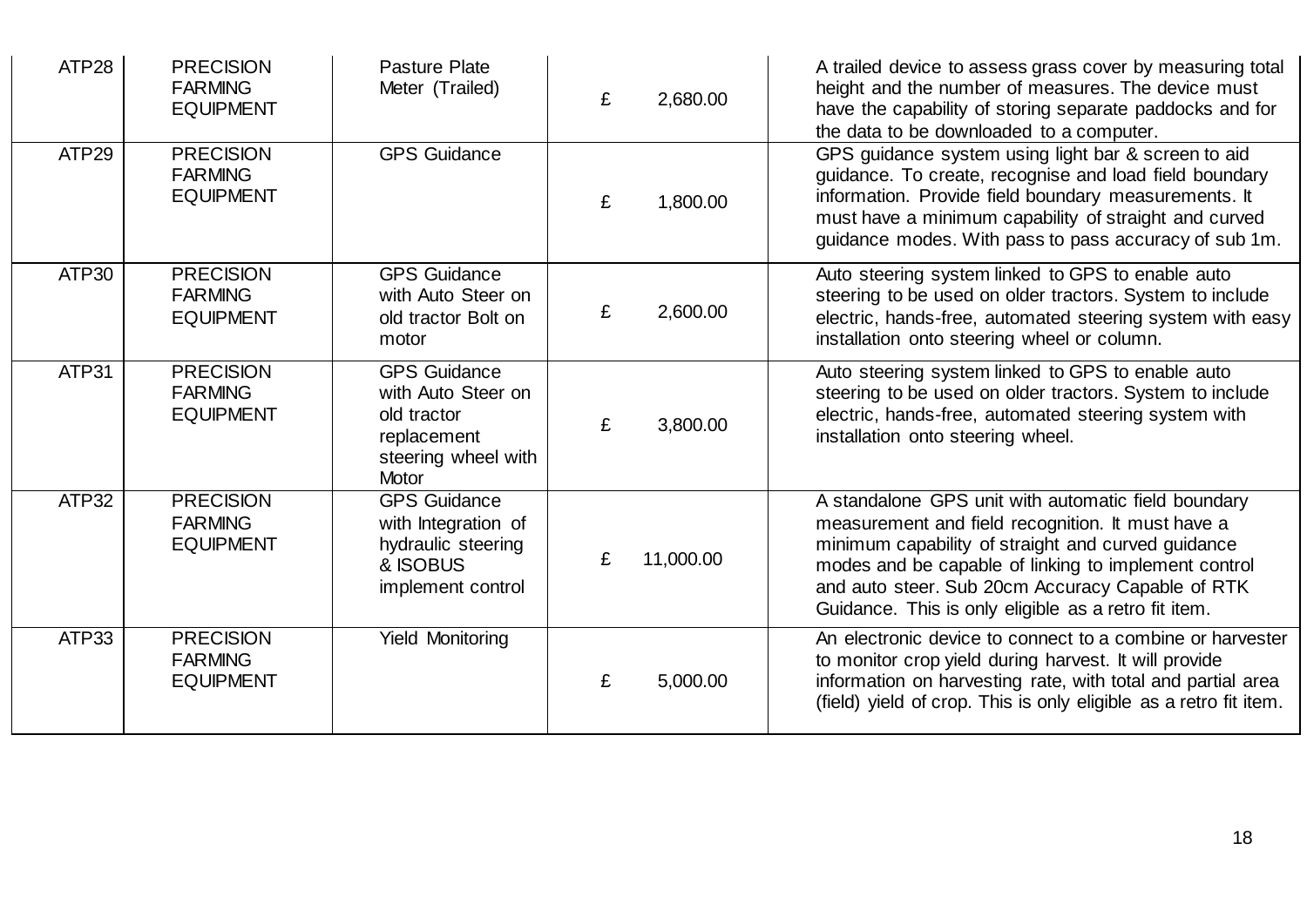| ATP34 | <b>PRECISION</b><br><b>FARMING</b><br><b>EQUIPMENT</b> | Variable Rate<br>Controller for<br>sprayers and<br>fertiliser spreaders                     | £ | 2,000.00  | An electronic device to connect to an existing sprayer or<br>fertiliser spreader for the purposes of variable rate<br>application. The regulation system will work from either a<br>pressure or a flow sensor and provide sectional control.<br>This is only eligible as a retro fit item.                                   |
|-------|--------------------------------------------------------|---------------------------------------------------------------------------------------------|---|-----------|------------------------------------------------------------------------------------------------------------------------------------------------------------------------------------------------------------------------------------------------------------------------------------------------------------------------------|
| ATP35 | <b>PRECISION</b><br><b>FARMING</b><br><b>EQUIPMENT</b> | <b>Flow Rate</b><br>Monitoring of slurry                                                    | £ | 4,200.00  | Slurry flow meter, cab display/controller must be able to<br>be linked to GPS to provide accurate record of slurry<br>application. The system must be able to provide record of<br>slurry applied by volume. This is only eligible as a retro fit<br>item.                                                                   |
| ATP36 | <b>PRECISION</b><br><b>FARMING</b><br><b>EQUIPMENT</b> | Measuring<br>nitrogen levels in<br>crops using light<br>reflectance                         | £ | 22,500.00 | Tractor mounted sensor to determine the nitrogen status<br>of the crop using light reflectance to enable real time<br>variable rate Nitrogen fertiliser application. This should<br>include sensor and linkage to variable control on fertiliser<br>spreader. This is only eligible as a retro fit item.                     |
| ATP37 | <b>PRECISION</b><br><b>FARMING</b><br><b>EQUIPMENT</b> | Hand held device<br>for measuring<br>nitrogen levels in<br>crops using light<br>reflectance | £ | 395.00    | Hand held sensor instantly measures and logs<br>chlorophyll content or "greenness" of the plants to<br>determine the nitrogen status of the crop using light<br>reflectance. Enables increased accuracy for Nitrogen<br>fertiliser application to be calculated for grassland. This is<br>only eligible as a retro fit item. |
| ATP38 | <b>PRECISION</b><br><b>FARMING</b><br><b>EQUIPMENT</b> | Chlorophyll Meter                                                                           | £ | 1,557.00  | Hand held device to instantly measures and logs<br>chlorophyll content of individual plant leaves to assist in<br>detecting yield-limiting deficiencies or costly over<br>fertilising.                                                                                                                                       |
| ATP39 | <b>PRECISION</b><br><b>FARMING</b><br><b>EQUIPMENT</b> | <b>Trailing Shoe</b><br><b>Slurry System</b><br>including<br><b>Macerators</b>              | £ | 18,165.00 | Trailing shoe slurry applicator, minimum 6m working<br>width. To fit to slurry tanker or attach to flexible<br>pipe/umbilical system. Includes pipework, stone traps,<br>lines, full length sight glass.                                                                                                                     |
| ATP40 | <b>PRECISION</b><br><b>FARMING</b><br><b>EQUIPMENT</b> | Dribble Bar<br>including<br><b>Macerators</b>                                               | £ | 11,500.00 | Dribble bar applicator, minimum 6m working width. To fit<br>to slurry tanker or attached to flexible pipe/ umbilical<br>system.                                                                                                                                                                                              |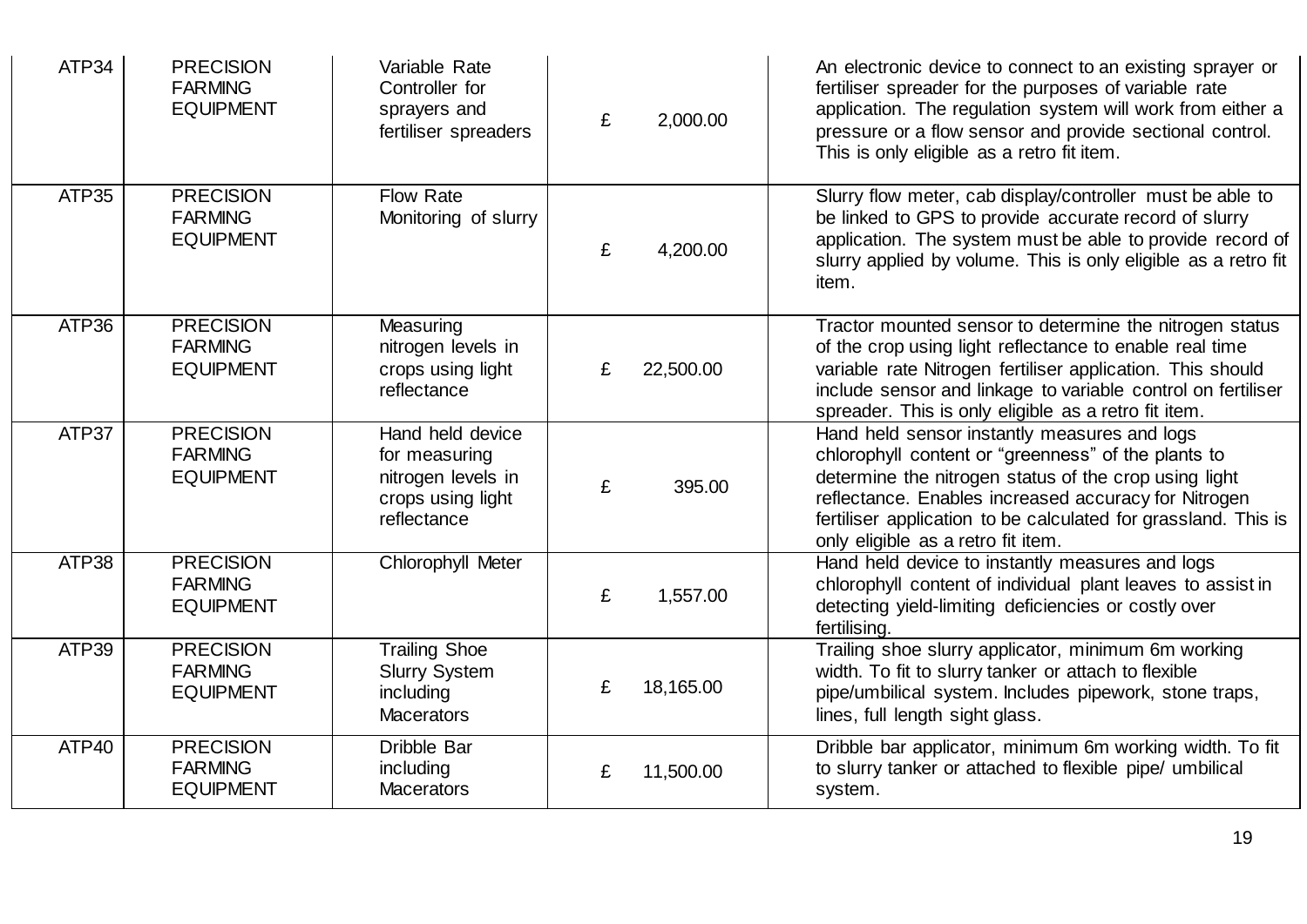| ATP41 | <b>PRECISION</b><br><b>FARMING</b><br><b>EQUIPMENT</b>    | Shallow Injection<br><b>Systems</b><br>including<br><b>Macerators</b>              | 24,666.67<br>£ | Injection system to inject slurry into soil surface. To fit to<br>slurry tanker or attach to flexible pipe/umbilical system.<br>Minimum working width 6 metres and maximum working<br>width 7.5 metres.                                                                                                                                      |
|-------|-----------------------------------------------------------|------------------------------------------------------------------------------------|----------------|----------------------------------------------------------------------------------------------------------------------------------------------------------------------------------------------------------------------------------------------------------------------------------------------------------------------------------------------|
| ATP42 | <b>GENERAL</b><br><b>AGRICULTURAL</b><br><b>EQUIPMENT</b> | Slurry store<br>covers-Ring tank<br>cover-floating eg<br>nicoflex                  | £25.00/sqm     | Floating cover more suitable as easier to retrofit to<br>collect rainwater and reduce NH3 release. LDPE would<br>be most common material.                                                                                                                                                                                                    |
| ATP43 | <b>GENERAL</b><br><b>AGRICULTURAL</b><br><b>EQUIPMENT</b> | Slurry store<br>covers-Ring tank<br>cover-<br>fixed/tensioned                      | £66.00/sqm     | A self-supporting cover either to an existing circular slurry<br>store using to collect rainwater and reduce NH3 release<br>tensioned cover/lid using centre pole. Subject to existing<br>tank suitability.                                                                                                                                  |
| ATP44 | <b>GENERAL</b><br><b>AGRICULTURAL</b><br><b>EQUIPMENT</b> | Lagoon store<br>cover floating                                                     | £10.00/sqm     | Floating cover more suitable as easier to retrofit to<br>collect rainwater and reduce NH3 release. LDPE would<br>be most common material.                                                                                                                                                                                                    |
| ATP45 | <b>GENERAL</b><br><b>AGRICULTURAL</b><br><b>EQUIPMENT</b> | <b>LECA AeroTop</b><br>System                                                      | £14.00/sqm     | A different approach to reduce NH3 emissions (by 85%<br>plus H2S) BUT doesnt reduce rainwater entry-clay<br>aggregates with hydrophobic coating -dont sink, if pto<br>mixing little gets drawn down , stays on surface.                                                                                                                      |
| ATP46 | <b>GENERAL</b><br><b>AGRICULTURAL</b><br><b>EQUIPMENT</b> | <b>Heat Recovery</b><br>Unit to pre heat<br>water for existing<br>hot water system | £<br>4,500.00  | System to utilise the heat energy released by the milk<br>refrigeration system (Bulk Tank). Energy recovered used<br>to pre heat water for existing hot water system. Reducing<br>electricity usage. Cost includes connection to existing<br>refrigerant system, water tank max 300 litre and transfer<br>pump to existing hot water system. |
| ATP47 | <b>GENERAL</b><br><b>AGRICULTURAL</b><br><b>EQUIPMENT</b> | <b>Plate Heat</b><br>Exchanger (PHE)<br>for cooling milk<br>(plate cooler)         | £<br>2,850.00  | Gasket plate heat exchangers to pre cool milk before<br>entering the bulk tank using cold water. The ratio of water<br>used to milk cooled should be at least 1:1. The flow-rate<br>of water should be a minimum of 10 litres/min and<br>preferably 20 litres/min. Milk Flow rate should be<br>between 600-1200 litres per hour.             |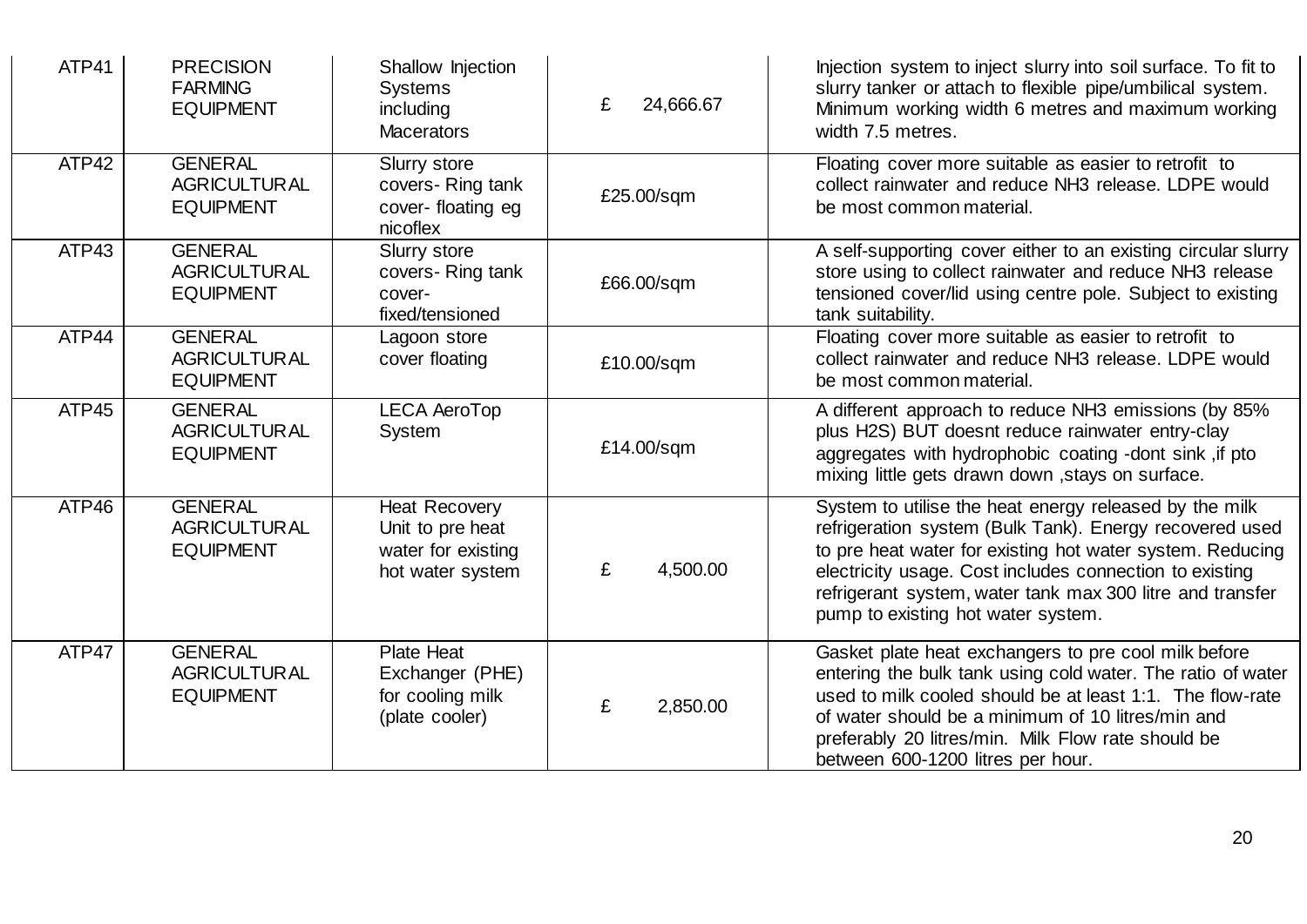| ATP48             | <b>GENERAL</b><br><b>AGRICULTURAL</b><br><b>EQUIPMENT</b> | Improving<br>efficiency of Plate<br>Heat Exchanger<br>(PHE), including<br>solenoid valve | £ | 3,000.00 | Control equipment regulates cold water flow to match the<br>flow of warm milk, saving both electricity and water.<br>Including sensors, controller and fast acting proportional<br>solenoid valve.                                                                                                                                                                                                                                                                                     |
|-------------------|-----------------------------------------------------------|------------------------------------------------------------------------------------------|---|----------|----------------------------------------------------------------------------------------------------------------------------------------------------------------------------------------------------------------------------------------------------------------------------------------------------------------------------------------------------------------------------------------------------------------------------------------------------------------------------------------|
| ATP49             | <b>GENERAL</b><br><b>AGRICULTURAL</b><br><b>EQUIPMENT</b> | Controller<br>including sensors                                                          | £ | 1,750.00 | Controller and sensors for grain drying humidity controls<br>and dehumidifiers. Controller can be for air flow rate or<br>temperature.PLC type to include a minimum of:<br><b>INPUTS</b><br>6 inputs that can be either temperature or humidity<br>1 volt free<br><b>OUTPUTS</b><br>2 proportional outputs (0-10v),<br>2 proportional outputs (4-20mA / 0-20mA),<br>2 relay<br>COMMUNICATION (optional)<br>MODBUS protocol<br>GSM/GPRS Modem module with SMS and GPRS<br>transmission. |
| ATP <sub>50</sub> | <b>GENERAL</b><br><b>AGRICULTURAL</b><br><b>EQUIPMENT</b> | VSD for fan<br>(VSD= Variable<br>Speed Drive)                                            | £ | 2,000.00 | Variable speed driver for grain drying humidity controls<br>and dehumidifiers. May not be required for some<br>systems. To include 0-10v and 4-20mA / 0-20mA<br>proportional control input. Power rating to match fan to be<br>controlled (typically in the range 5-35kW)                                                                                                                                                                                                              |
| ATP51             | <b>GENERAL</b><br><b>AGRICULTURAL</b><br><b>EQUIPMENT</b> | Multistage burner                                                                        | £ | 3,500.00 | Multistage burners for grain drying humidity controls and<br>dehumidifiers. May not be required for some systems.<br>Minimum of 3 stage (2 jets) covering a range from 33% of<br>maximum output.                                                                                                                                                                                                                                                                                       |
| ATP <sub>52</sub> | <b>GENERAL</b><br><b>AGRICULTURAL</b><br><b>EQUIPMENT</b> | VSD for crop bed<br>(VSD= Variable<br>Speed Drive)                                       | £ | 1,000.00 | Variable speed driver for crop bed to enable grain drying<br>and dehumidification. May not be required for some<br>systems. To include 0-10v and 4-20mA / 0-20mA<br>proportional control input. Power rating to match motor to<br>be controlled (typically in the range 1-5kW)                                                                                                                                                                                                         |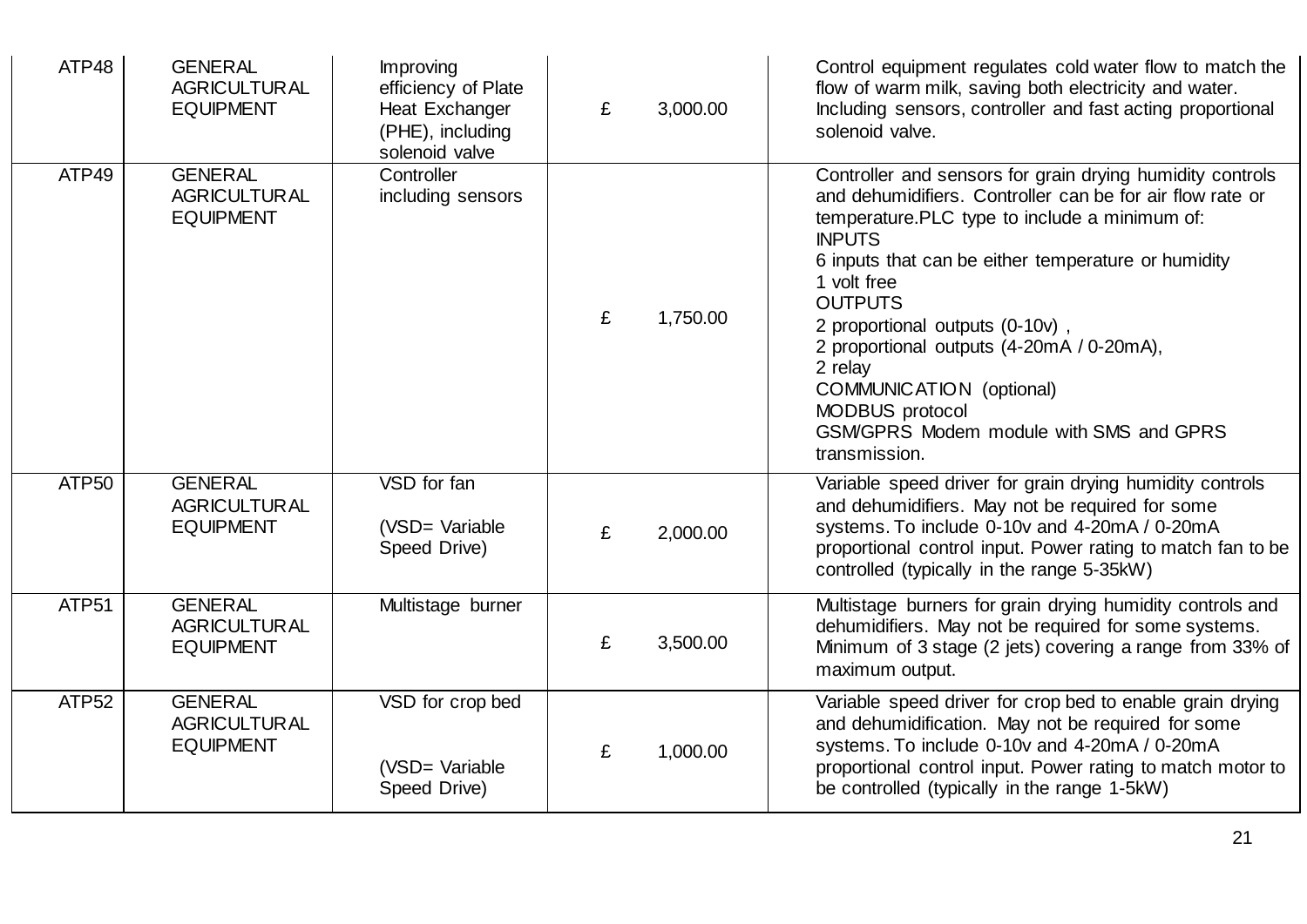| ATP <sub>54</sub> | <b>GENERAL</b><br><b>AGRICULTURAL</b><br><b>EQUIPMENT</b> | Very High Flexion<br>Tyres (small<br>tractor, without<br>rims) | £ | 3,000.00 | Small tractor 70-120hp (tyre diameter less than 1800<br>mm) upgrade to a suitable tyre size such as 600/65/38<br>(rear) with appropriate fronts. These must be classified<br>as Very High Flexion Tyres. Note the standard cost is for<br>a set of four tyres.                                                                                                                                                                                                         |
|-------------------|-----------------------------------------------------------|----------------------------------------------------------------|---|----------|------------------------------------------------------------------------------------------------------------------------------------------------------------------------------------------------------------------------------------------------------------------------------------------------------------------------------------------------------------------------------------------------------------------------------------------------------------------------|
| ATP <sub>55</sub> | <b>GENERAL</b><br><b>AGRICULTURAL</b><br><b>EQUIPMENT</b> | Very High Flexion<br>(medium tractor,<br>without rims)         | £ | 4,500.00 | Medium tractor 120-180hp (tyre diameter between 1800<br>$\bullet$<br>mm>2000 mm) upgrade to a suitable tyre size such as<br>650/65/38 (rear) with appropriate fronts.<br>Equal wheeled machine such as tractors or crop sprayers<br>with a tank capacity up to 4000 litre - upgrade to a suitable<br>tyre size such as 600/60R28.<br>These must be classified as Very High Flexion Tyres. Note the<br>standard cost is for a set of four tyres.                        |
| ATP <sub>56</sub> | <b>GENERAL</b><br><b>AGRICULTURAL</b><br><b>EQUIPMENT</b> | Very High Flexion<br>(large tractor,<br>without rims)          | £ | 7,000.00 | Large Tractor $180 + hp$ (tyre diameter greater than 2000<br>mm) upgrade to a suitable tyre size such as 710/70/42<br>(rear) with appropriate fronts.<br>Harvesters or Large equal wheeled machines such as<br>$\bullet$<br>sprayers with a tank capacity 4000 litre or greater -<br>upgrade to a suitable tyre size such as 650/65R38.<br>These must be classified as Very High Flexion Tyres.<br>Note the standard cost is for a set of four tyres.                  |
| ATP <sub>57</sub> | <b>GENERAL</b><br><b>AGRICULTURAL</b><br><b>EQUIPMENT</b> | Very High Flexion<br>(small tractor, with<br>rims)             | £ | 6,000.00 | Small tractor 70-120hp (tyre diameter less than 1800<br>mm) upgrade to a suitable tyre size such as 600/65/38<br>(rear) with appropriate fronts. These must be classified<br>as Very High Flexion Tyres. Note the standard cost is for<br>a set of four tyres with rims.                                                                                                                                                                                               |
| ATP <sub>58</sub> | <b>GENERAL</b><br><b>AGRICULTURAL</b><br><b>EQUIPMENT</b> | Very High Flexion<br>(medium tractor,<br>with rims)            | £ | 9,000.00 | Medium tractor 120-180hp (tyre diameter between 1800<br>$\bullet$<br>mm>2000 mm) upgrade to a suitable tyre size such as<br>650/65/38 (rear) with appropriate fronts.<br>Equal wheeled machine such as tractors or crop sprayers<br>$\bullet$<br>with a tank capacity up to 4000 litre - upgrade to a suitable<br>tyre size such as 600/60R28.<br>These must be classified as Very High Flexion Tyres. Note<br>the standard cost is for a set of four tyres with rims. |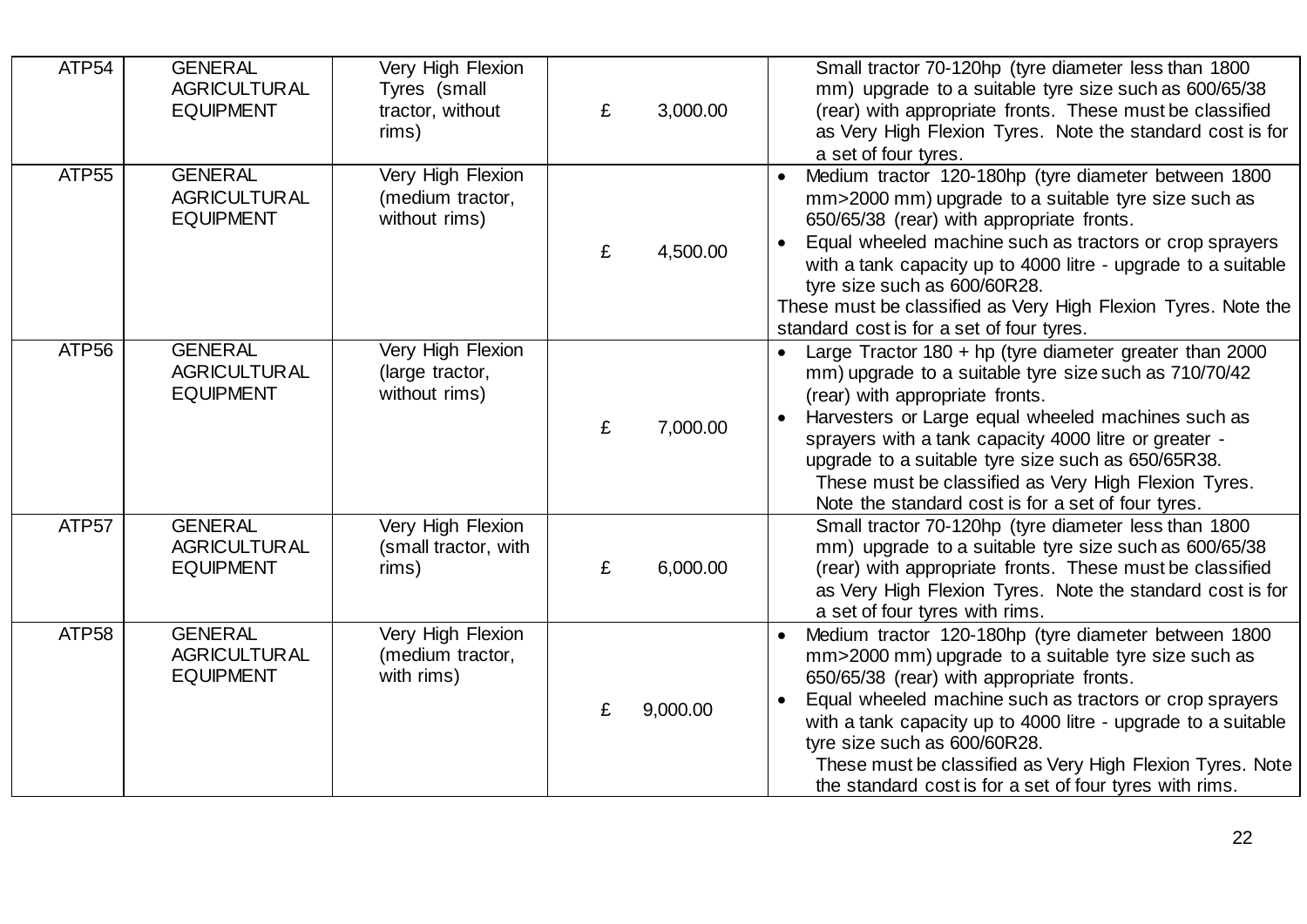| ATP <sub>59</sub> | <b>GENERAL</b><br><b>AGRICULTURAL</b><br><b>EQUIPMENT</b> | Very High Flexion<br>(Large tractor, with<br>rims) | 14,000.00 | Large Tractor $180 + hp$ (tyre diameter greater than 2000<br>mm) upgrade to a suitable tyre size such as 710/70/42<br>(rear) with appropriate fronts.<br>Harvesters or Large equal wheeled machines such as<br>sprayers with a tank capacity 4000 litre or greater -<br>upgrade to a suitable tyre size such as 650/65R38.<br>These must be classified as Very High Flexion Tyres. Note<br>the standard cost is for a set of four tyres with rims. |
|-------------------|-----------------------------------------------------------|----------------------------------------------------|-----------|----------------------------------------------------------------------------------------------------------------------------------------------------------------------------------------------------------------------------------------------------------------------------------------------------------------------------------------------------------------------------------------------------------------------------------------------------|
| ATP60             | <b>GENERAL</b><br><b>AGRICULTURAL</b><br><b>EQUIPMENT</b> | Very High Flexion<br>(for trailed<br>equipment)    | 900.00    | For trailed equipment. These must be classified as Very<br>High Flexion Tyres.<br>Note the standard cost is per tyre/tyre and rim.                                                                                                                                                                                                                                                                                                                 |
| ATP61             | <b>GENERAL</b><br><b>AGRICULTURAL</b><br><b>EQUIPMENT</b> | Manure Analysis<br>Equipment                       | 435.00    | On farm kits can help assess application rate and nutrient<br>budgeting when applying manures. The measuring<br>instrument allows you to determine the nitrogen content<br>in your liquid manure. TS and phosphorus content can<br>also be calculated.                                                                                                                                                                                             |

L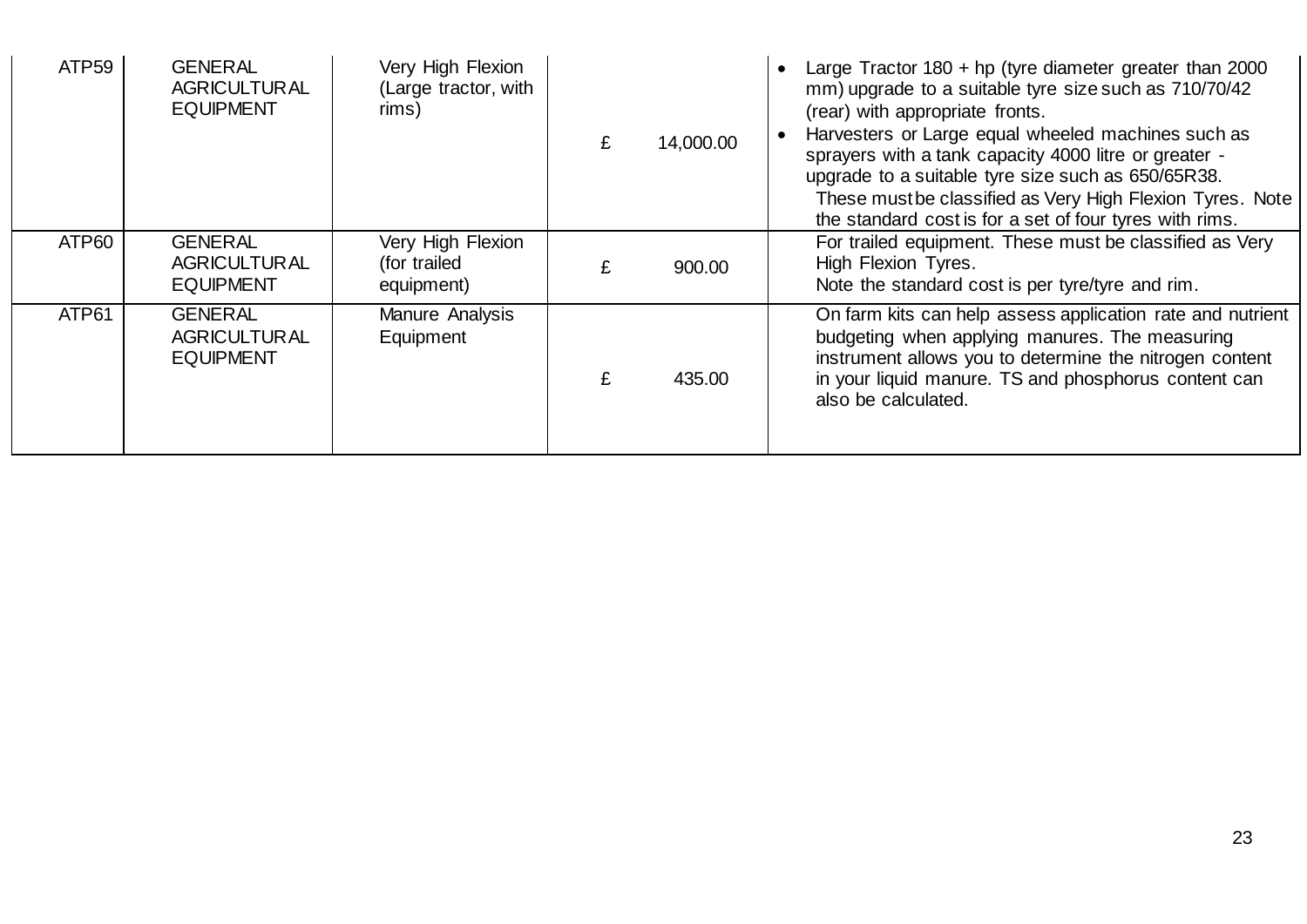#### **How to claim your grant**

This guidance is to provide you with information to assist you in completing the claim form correctly. Should you have any further questions after having read this note, please contact your local RPID area office for more information.

#### **Remember that an incomplete or incorrect claim form cannot be processed and payment will be delayed**

You must submit a claim for payment for all the capital options which have been approved in your Sustainable Agriculture Capital Grant Scheme (SACGS) Offer of Grant. A claim form will be included with your written authority to commence work letter.

Claims must be submitted by 31<sup>st</sup> March 2021. We cannot pay claims received after this date **so you must make sure that either you or your agent submit your claim form by the closing date and that the items have been purchased and installed before you claim.** 

#### **Completing the claim form**

The total claimed cannot be more than that included in your approved Offer of Grant. Supporting documentation must provide evidence of expenditure. An invoice and proof of payment (such as a bank or credit card statement) must be provided along with the claim.

#### **PART A- Business details**

You must enter the name of your business as referred to in your Offer of Grant and your business details including the reference number of your SACGS application.

## **PART B- Grant claim**

The standard cost for each item in Annex B is the maximum fixed price which we will pay grant towards.

The table at Part B should be completed with details of the standard cost items entered on your approved Offer of Grant. Complete the table for each of the items you are claiming. The codes and names used for the items can be found on your Offer of Grant and will be pre-populated on the form. Do not claim for any items that are not on your approved Offer of Grant.

You must enter the actual amount you have paid (net of VAT) in the **Invoice Costs Declared** box and supply invoices that have been made out to you/your business to confirm the costs that have been incurred.

The standard cost is net of VAT. There is no option to claim inclusive of VAT if you are not eligible to reclaim it.

If the invoiced amount is less than the standard cost we will reduce the grant to the lesser amount. We will not increase the award if the invoiced amount is greater than the standard cost.

For example, if the standard cost of an item is £7,500, and the actual amount you paid was £7,000, you will receive payment of 50% of £7,000 (or 60% if you are located the HIE).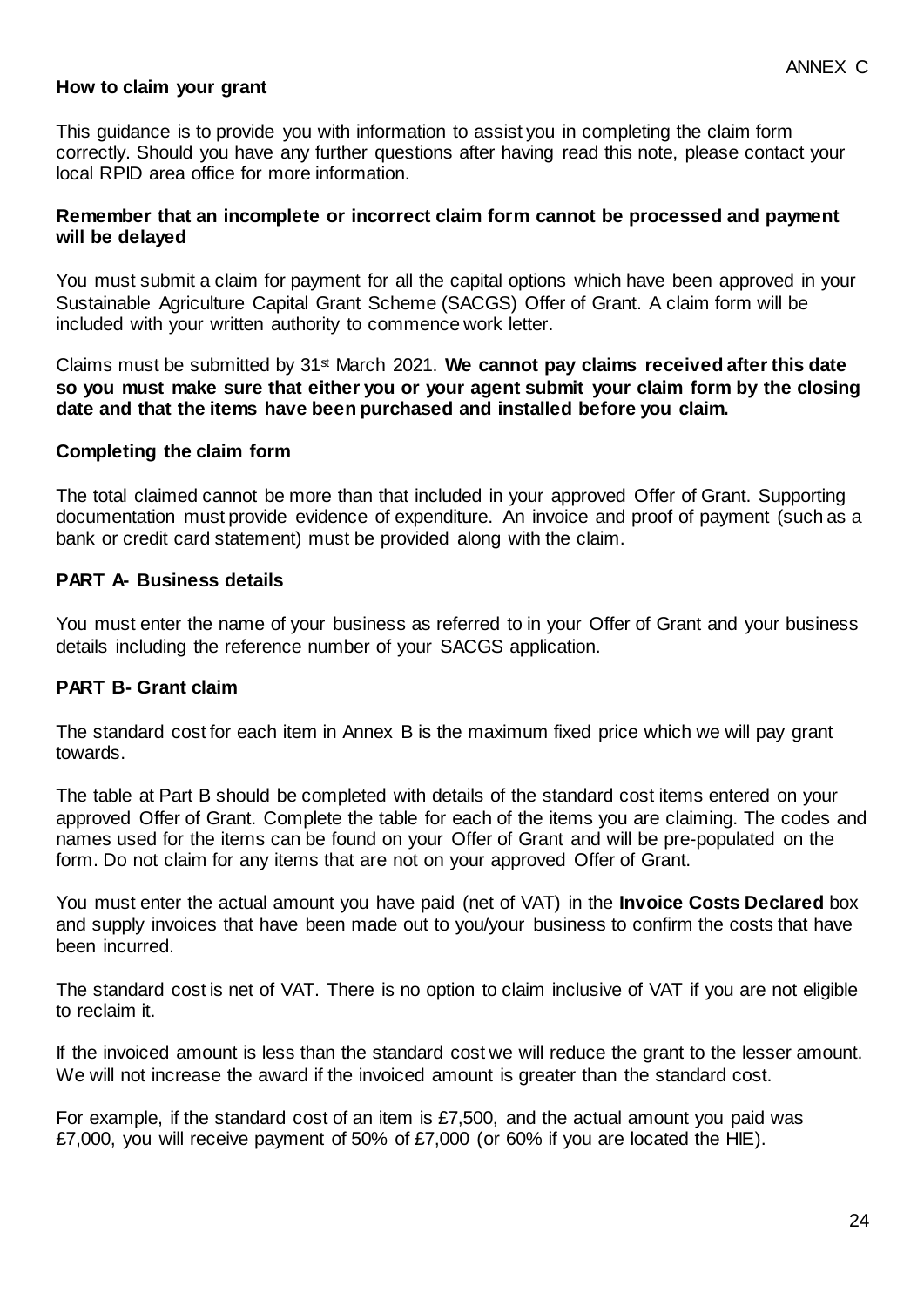Example 1: Example of claim where the actual invoice cost of the item was more than the standard cost of the item. Therefore the amount claimed has been restricted to 50% of the cost of the standard cost (The lesser of the invoice amount and standard cost amount). This business was not in the HIE Area so the grant rate is 50%.

| To be Completed by Claimant<br>(BLOCK LETTERS PLEASE) |                        |                      |                                   |                                                           |                                                |                                               | For Official Use Only             |
|-------------------------------------------------------|------------------------|----------------------|-----------------------------------|-----------------------------------------------------------|------------------------------------------------|-----------------------------------------------|-----------------------------------|
|                                                       |                        |                      |                                   | <b>Invoice Costs</b><br><b>Declared</b>                   | <b>Invoice</b><br><b>Number and</b><br>Name of |                                               |                                   |
| <b>Item Description</b>                               | <b>Number Approved</b> |                      | <b>Number of</b><br>items claimed | This is what<br>you have<br>actually spent<br>on the item | <b>Contractor or</b><br><b>Supplier</b>        | <b>Certified</b><br>Eligible<br><b>Amount</b> | <b>Amounts</b><br><b>Approved</b> |
|                                                       |                        | <b>Standard Cost</b> |                                   |                                                           |                                                |                                               |                                   |
| ATP01 Squeeze crush<br>(manually operated)            |                        | £5,000.00            |                                   |                                                           | 1. A.N.<br>£5,600.00 SUPPLIER &<br>CO          | £2,500                                        | £2,500                            |
|                                                       |                        |                      |                                   | £                                                         |                                                | £                                             | £                                 |
|                                                       |                        | £                    |                                   | £                                                         |                                                | £                                             | £                                 |
|                                                       |                        |                      |                                   | £                                                         |                                                | £                                             | £                                 |
|                                                       |                        | £                    |                                   | £                                                         |                                                | £                                             | £                                 |
|                                                       |                        |                      |                                   | £                                                         |                                                | F                                             | £                                 |
|                                                       |                        | £                    |                                   | £                                                         |                                                | F                                             |                                   |
|                                                       |                        |                      |                                   | £                                                         |                                                |                                               |                                   |
| E.                                                    |                        | <b>A5100</b>         | 19999999999999999                 | 836U                                                      |                                                | <b>BARBARA</b>                                | --                                |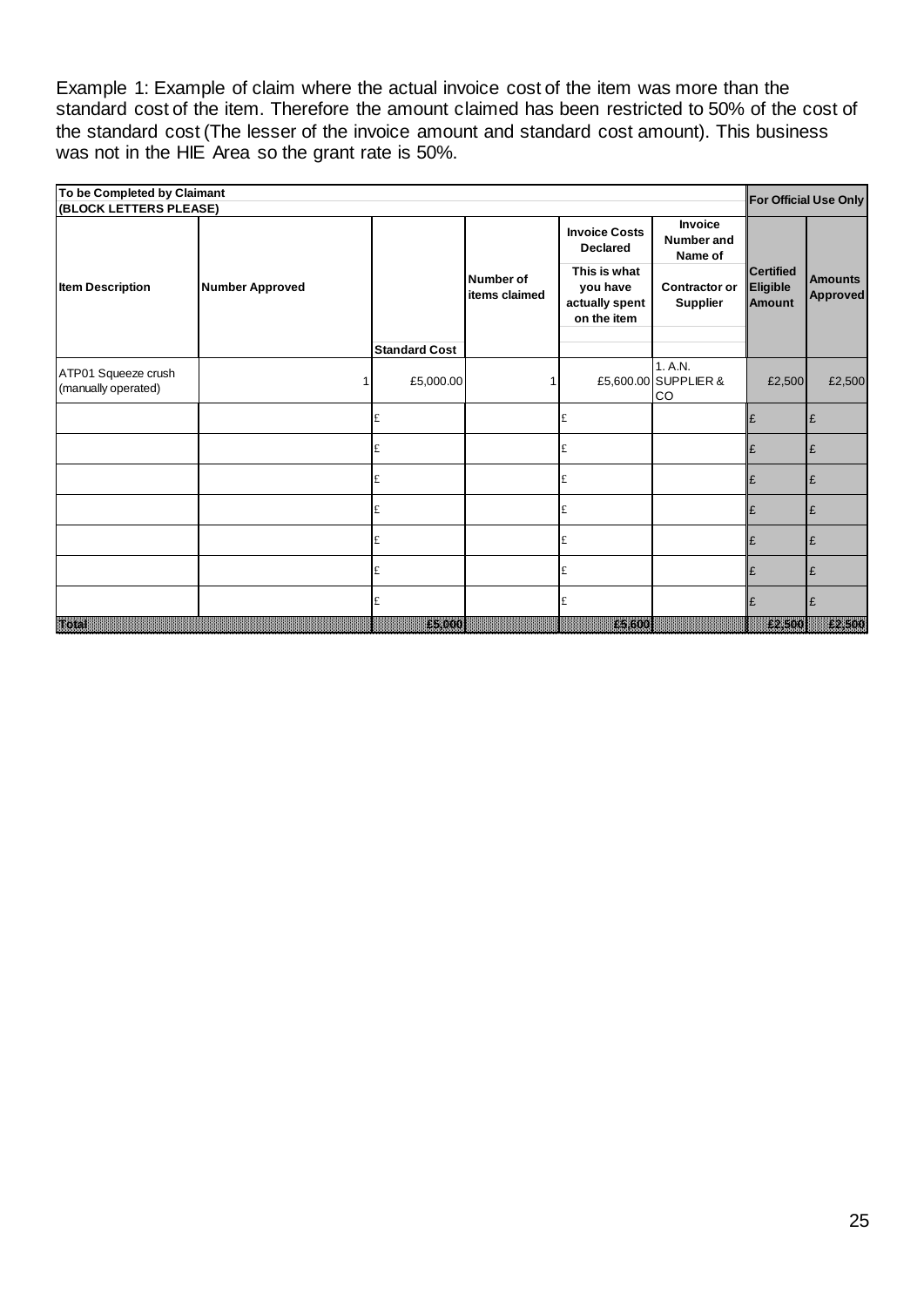Example 2: Example of claim where the actual invoice cost of the item was less than the standard cost of the item. Therefore the amount claimed has been restricted to 50% of the cost of the Invoice costs declared (The lesser of the invoice amount and standard cost amount). This business was not in the HIE area so the grant rate is 50%.

| To be Completed by Claimant<br>For Official Use Only<br>(BLOCK LETTERS PLEASE) |                        |                      |                                   |                                                           |                                         |                                               |                                   |  |  |
|--------------------------------------------------------------------------------|------------------------|----------------------|-----------------------------------|-----------------------------------------------------------|-----------------------------------------|-----------------------------------------------|-----------------------------------|--|--|
|                                                                                |                        |                      |                                   | <b>Invoice Costs</b><br><b>Declared</b>                   | Invoice<br>Number and<br>Name of        |                                               |                                   |  |  |
| <b>Item Description</b>                                                        | <b>Number Approved</b> |                      | <b>Number of</b><br>items claimed | This is what<br>you have<br>actually spent<br>on the item | <b>Contractor or</b><br><b>Supplier</b> | <b>Certified</b><br>Eligible<br><b>Amount</b> | <b>Amounts</b><br><b>Approved</b> |  |  |
|                                                                                |                        | <b>Standard Cost</b> |                                   |                                                           |                                         |                                               |                                   |  |  |
| ATP01 Squeeze crush<br>(manually operated)                                     |                        | £5,000.00            |                                   |                                                           | 1. A.N.<br>£4,600.00 SUPPLIER &<br>CO   | £2,300                                        | £2,300                            |  |  |
|                                                                                |                        |                      |                                   | £                                                         |                                         | £                                             | £                                 |  |  |
|                                                                                |                        | £                    |                                   | £                                                         |                                         | £                                             | £                                 |  |  |
|                                                                                |                        | £                    |                                   | £                                                         |                                         | £                                             | £                                 |  |  |
|                                                                                |                        | £                    |                                   | £                                                         |                                         | Ι£                                            | £                                 |  |  |
|                                                                                |                        | £                    |                                   | £                                                         |                                         | £                                             | £                                 |  |  |
|                                                                                |                        | £                    |                                   | £                                                         |                                         | Ι£                                            | £                                 |  |  |
|                                                                                |                        | £                    |                                   | £                                                         |                                         | £                                             | £                                 |  |  |
| e Berne                                                                        |                        |                      |                                   | 84600                                                     |                                         | <b>12800</b>                                  | popopopopop<br>Carl Hill          |  |  |

Invoices must include the following:

- supplier's name and address
- business name and address which must match the business name in the approved Offer of **Grant**
- detailed description of services or goods supplied, separately costed, for any equipment purchased
- total amount due to be paid by you with the VAT element clearly detailed
- amount paid with details of any discount awarded and the reason for the discount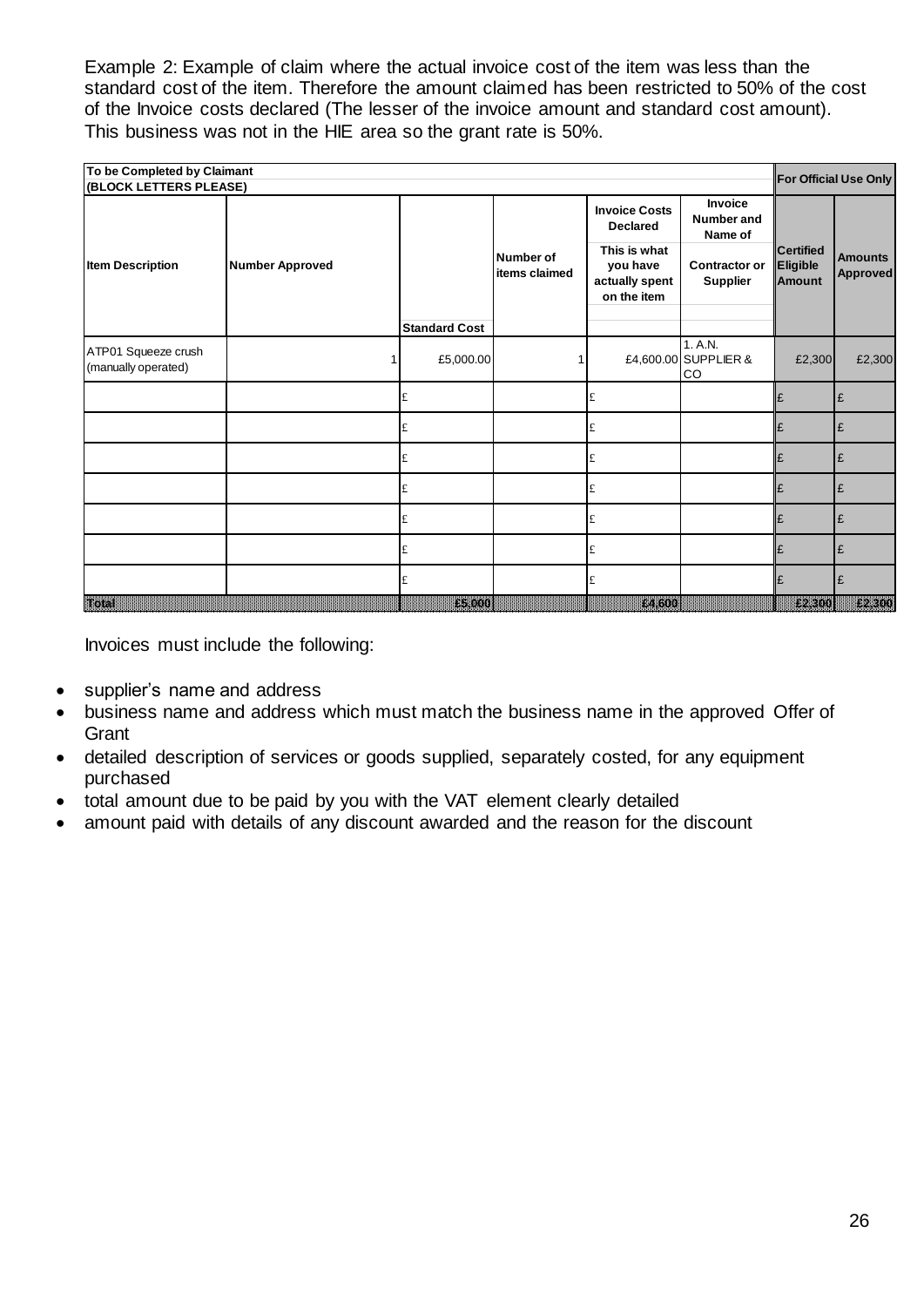| A.N. SUPPLIER & CO      |  |                                                                                                                                                                                                                                      |           |         |              |  |  |
|-------------------------|--|--------------------------------------------------------------------------------------------------------------------------------------------------------------------------------------------------------------------------------------|-----------|---------|--------------|--|--|
| FIRST INDUSTRIAL ESTATE |  | <b>IMPORTANT</b>                                                                                                                                                                                                                     |           |         |              |  |  |
| <b>ANY TOWN</b>         |  | invoices must include:<br>the business name and address                                                                                                                                                                              |           |         |              |  |  |
| AN11YZ                  |  | $\bullet$<br>which matches the business                                                                                                                                                                                              |           |         |              |  |  |
|                         |  | name in the approved Offer of                                                                                                                                                                                                        |           |         |              |  |  |
| VAT Reg No. 000 000     |  | Grant                                                                                                                                                                                                                                |           |         |              |  |  |
|                         |  |                                                                                                                                                                                                                                      |           |         |              |  |  |
| Order No: 01234         |  |                                                                                                                                                                                                                                      |           |         |              |  |  |
| Mr A N Other            |  |                                                                                                                                                                                                                                      |           |         |              |  |  |
| Town Farm               |  |                                                                                                                                                                                                                                      |           |         |              |  |  |
| Any Town                |  |                                                                                                                                                                                                                                      |           |         |              |  |  |
| AN12BC                  |  |                                                                                                                                                                                                                                      |           |         |              |  |  |
|                         |  |                                                                                                                                                                                                                                      |           |         |              |  |  |
| Date: 15/02/2021        |  |                                                                                                                                                                                                                                      |           |         |              |  |  |
| <b>DATE</b>             |  | DETAILS OF PRODUCTS OR SERVICES                                                                                                                                                                                                      | COST      |         |              |  |  |
|                         |  |                                                                                                                                                                                                                                      |           | VAT     | <b>TOTAL</b> |  |  |
| 01/02/2021              |  | Squeeze Crush (Manually operated)                                                                                                                                                                                                    | £4,600.00 | £920.00 | £5,520.00    |  |  |
|                         |  |                                                                                                                                                                                                                                      |           |         |              |  |  |
|                         |  |                                                                                                                                                                                                                                      |           |         |              |  |  |
|                         |  | <b>IMPORTANT</b><br>invoices must include:<br>description of services or goods<br>$\bullet$<br>supplied<br>cost of item (with VAT element<br>shown separately)<br>details of any discount received<br>$\bullet$<br>total amount paid |           |         |              |  |  |

You must also submit other evidence showing that you have made payment:

- Cleared cheque
- Bank or credit card statement
- Bank giro credit transfer slip
- an accountants' report
- a certified extract from the business accounts